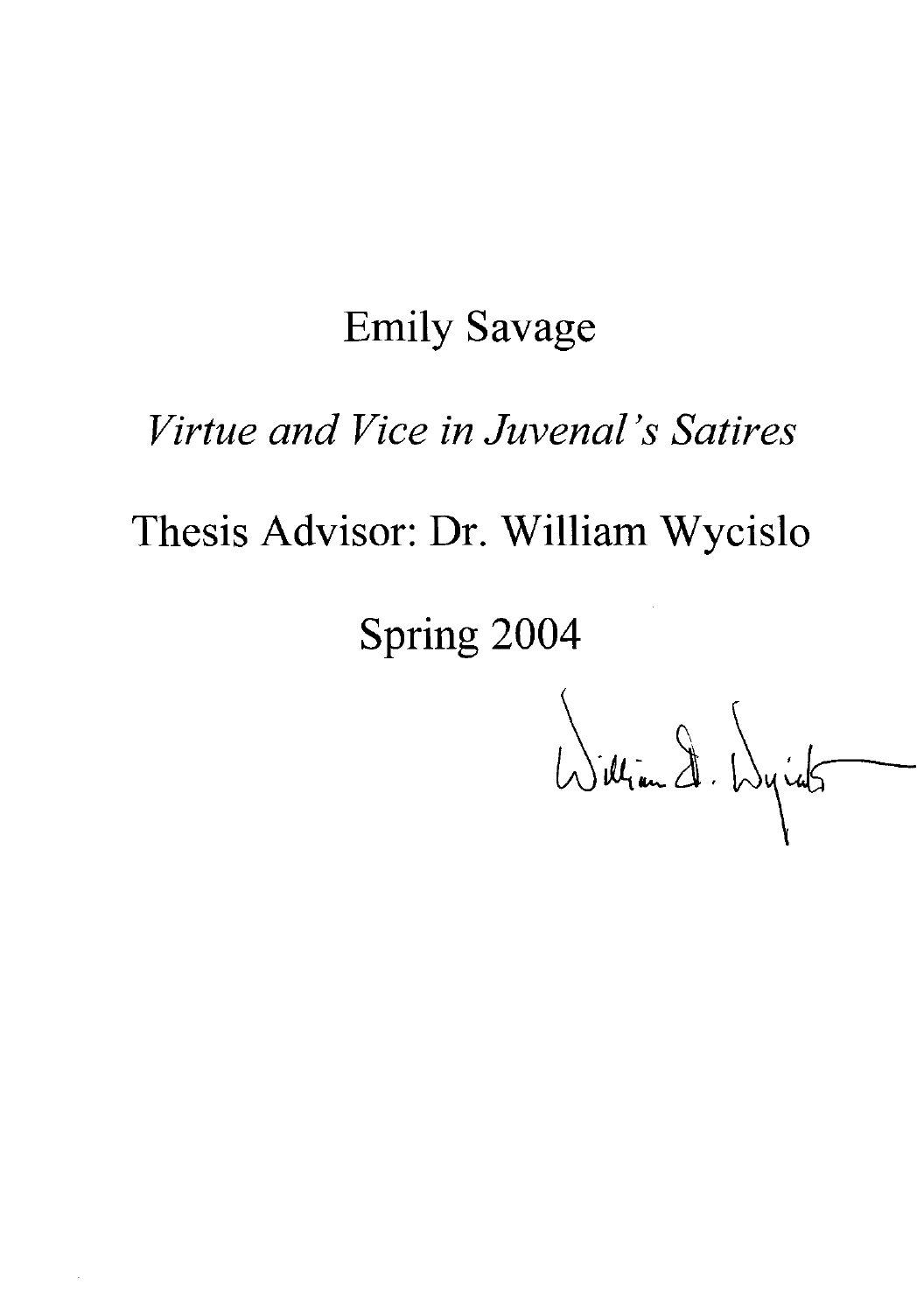## **Acknowledgments**

*My sincerest thanks go to Dr. Wycislo, without whose time and effort this project would have never have happened.* 

 $\bar{\gamma}$ 

 $\frac{1}{2} \sqrt{\frac{1}{K}} \frac{1}{2}$  .

l,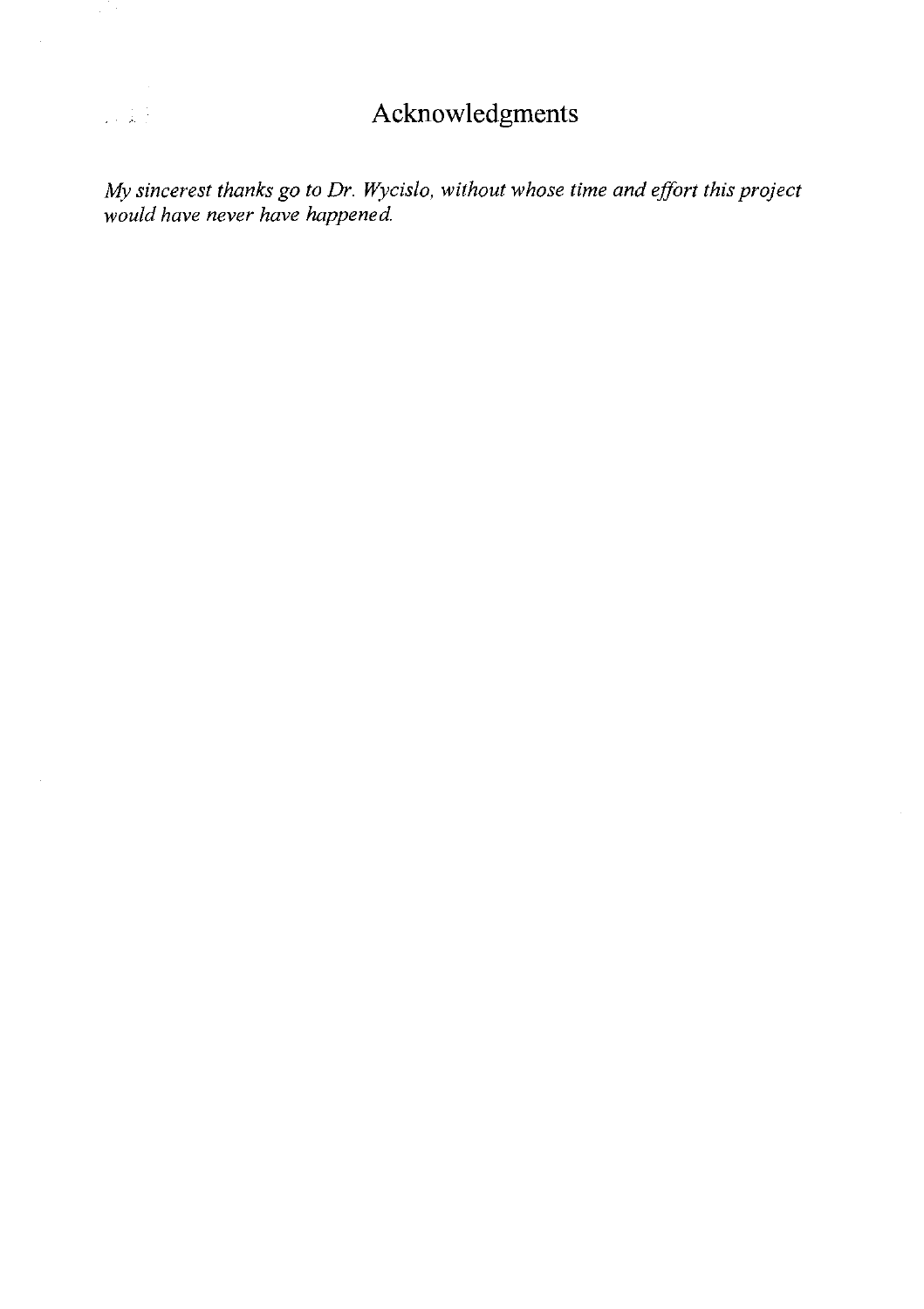#### **Abstract**

Juvenal was a satirist who has made his mark on our literature and vernacular ever since his works first gained prominence (Kimball 6). His use of allusion and epic references gave his satires a timeless quality. His satires were more than just social commentary; they were passionate pleas to better his society. Juvenal claimed to give the uncensored truth about the evils that surrounded him (Highet 157). He argued that virtue and vice were replacing one another in the Roman Empire. In order to gain better understanding of his claim, in the following paper, I looked into his moral origins as well as his arguments on virtue and vice before drawing conclusions based on Juvenal, his outlook on society, and his solutions.

Before we can understand how Juvenal chose to praise or condemn individuals and circumstances, we need to understand his moral origins. Much of Juvenal's beliefs come from writings on early Rome and long held Roman traditions. I focused on the writings of Livy, Cicero, and Polybius as well as the importance of concepts such as *pietas* and *fides*. I also examined the different philosophies that influenced Juvenal.

The bulk of the paper deals with virtue and vice replacing one another. This trend is present in three areas: interpersonal relationships, Roman cultural trends, and religious issues. First, Juvenal insisted that a focus on wealth, extravagance, and luxury dissolved the common bonds between citizens (Courtney 231). As a result, traditional, respectful relationships—such as those between patron and client and man and woman-soured into cold and mean displays of power. Second, Juvenal described vice replacing virtue in Roman culture. Juvenal believed that money, foreign influence, and a lack of international competition were the source of the corruption. His satires point out Roman transgressions (especially the aristocratic Roman transgressions) attacking the very foundation of Roman dignity and honor. Juvenal demonstrated that when greed and extravagance combine, people could not be satisfied (Juvenal 231). Finally, Juvenal's satires draw attention to virtue and vice replacing each other in religious issues. Juvenal argued that Romans were using religion to cater to their whims and that non-Roman values were replacing Roman valued (Highet 100). Ultimately, Juvenal showed that people used religion as a means to gain what was pleasurable, not what was right and any attention given to religion was done purely for personal gain.

After examining Juvenal's moral foundations and his arguments on virtue and vice, it is important to look into our conceptions of Juvenal, his approach towards his society, and the solutions he proposed. Juvenal's contemporaries rarely spoke of him, (Highet 19) and since Juvenal did not include much biographical information in his satires, it is difficult to gather many details on his life. However, one can determine that Juvenal was a very courageous man because he wrote although it was risky to condemn powerful men—even if not by name—(Highet 9) and he was a very talented writer with the ability to use bad verse for good effect, much like Catullus, and to generate highly vivid imagery (Fergusen xx). In addition, Juvenal had issues with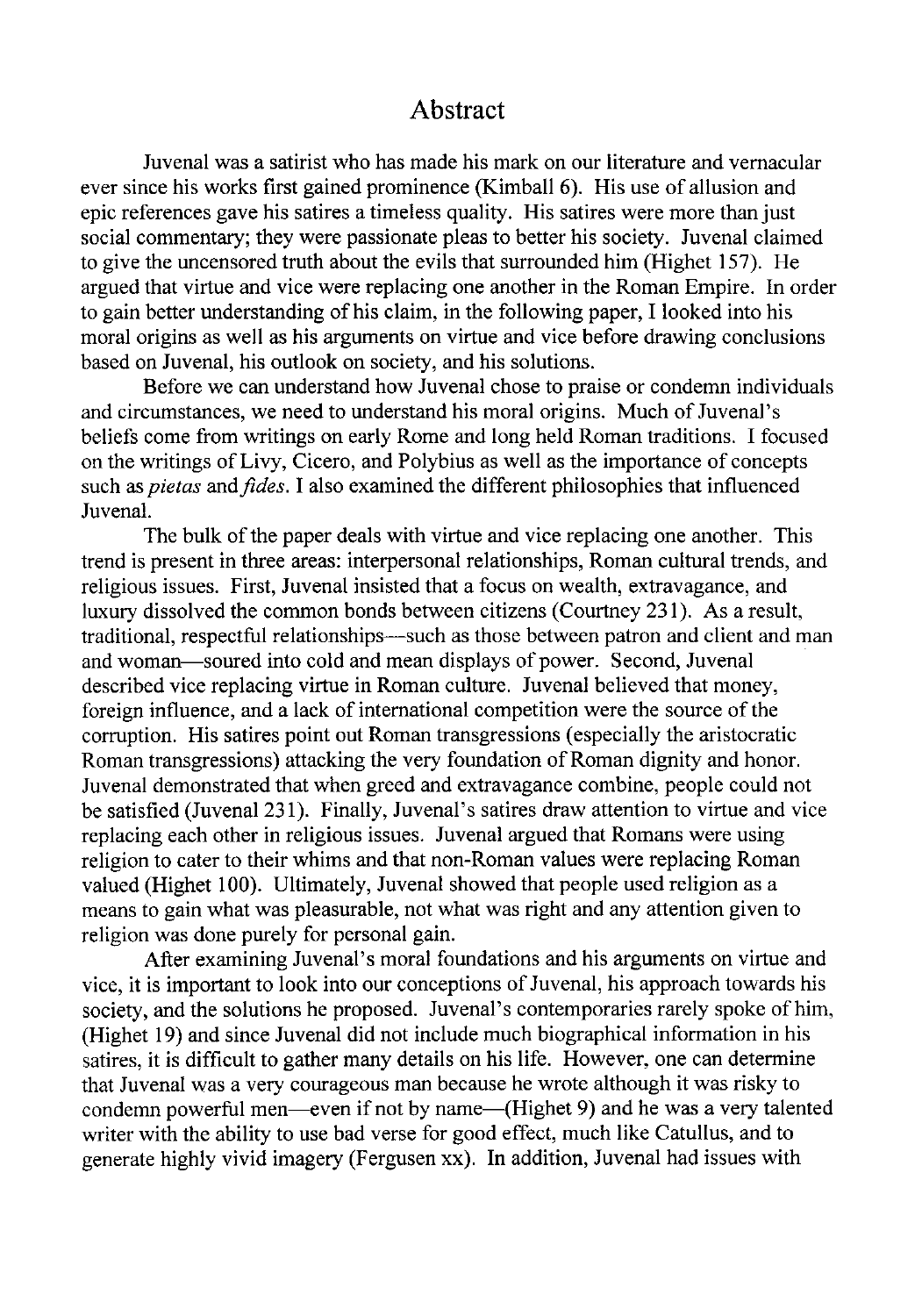money. He believed that money was the source of greed, which inevitably corrupted relationships and values.

Whether his focus was money or crooked governors, Juvenal used satire, a uniquely Roman form of expression, to attack any deviations from what he believed to be the normal social order (introduction by Braun, Juvenal 4). While scholars do point out that during Juvenal's time Rome put forward many humanitarian edicts (Fergusen xxiv), I argue that Juvenal's claims that the Rome he lived **in** was by far the most corrupt and degenerate ever had some validity.

Juvenal concentrated on issues **in** both the religious and secular spheres. Juvenal's comments on religion were contradictory. He easily mocked the gods, but he praised devote individuals (Highet 33). I argue that Juvenal's attacks on religion took away the basis for the morality that he praised. Many people cannot be good on their own accord; some need an outside reason, whether it is a god or the threat of punishment, **in** order to maintain good conduct. Juvenal's complaints about the secular sphere of events reveal that he did not understand the economic and social realities of his day (Introduction by Green, Juvenal 26). Instead of integrating himself with his ever-changing world, Juvenal chose to judge his surroundings in oversimplified, archaic moral terms (Courtney 25). Ultimately, I claim that Juvenal pointed out valid concerns but failed to provide pragmatic solutions to these huge issues.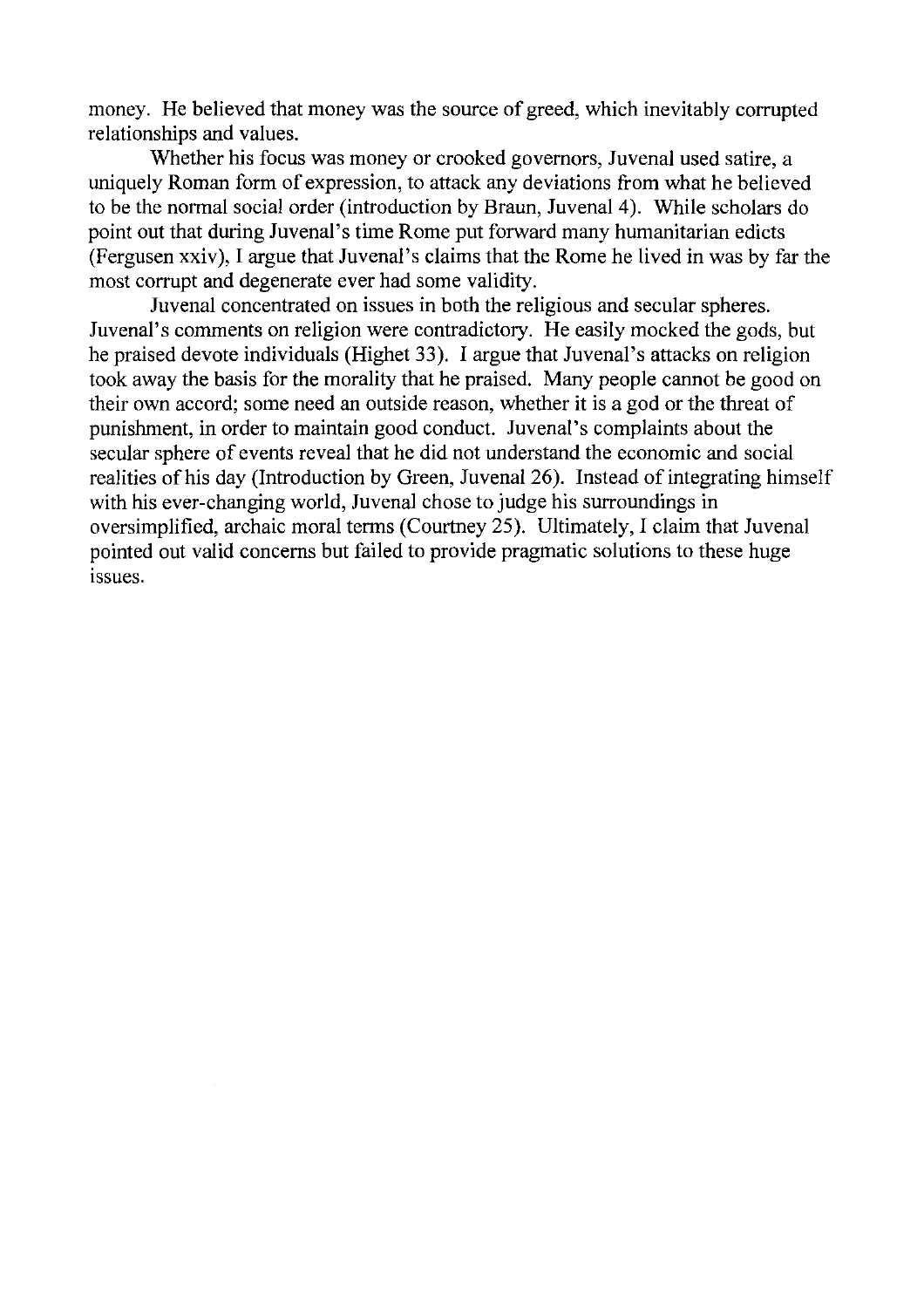Writing a satire is a deeply personal act. Whether the satire is highly biographical, as with Margaret Cho's performances, or the author leaves out many details from its author's life, such as the case with Juvenal, it is still infused with the passionate hopes, fears, and beliefs of its creator. Juvenal was a satirist who looked about Rome and did not like much of what he saw. Tormented by the marriage of eunuchs, appalling aristocratic women, and former slaves whose wealth gave them an extraordinary social ranking, Juvenal claimed "Why then, it is harder not to be writing satires" (Juvenal 66). Out of Juvenal's indignation rose 16 very angry and very vivid satires that came straight from his heart and into the lives of modern audiences today. The study of these satires is important because they are timeless, they cover relevant material, and they present a unique perspective.

Juvenal's satires are important because they are so timeless. Once Juvenal's satires gained prominence, they never stopped resonating in our literature and vernacular. Authors from Chaucer to Nicolas Boileau, to Montaigne, to Donne, for example, all paid homage to Juvenal in their works. Most educated people are familiar with the phrase *panern et circenses* or the tag *rara avis* (Kimball 6). Juvenal's satires are enduring because he managed to take everyday happenings and tell of them in epic terms. Juvenal wrote of long dead characters and past circumstances so that his readers would not accept his satires as momentary rants on selected individuals or events that would soon end. In Satire IX, for instance, Juvenal could have addressed an *actual* aging playboy from around the time that he published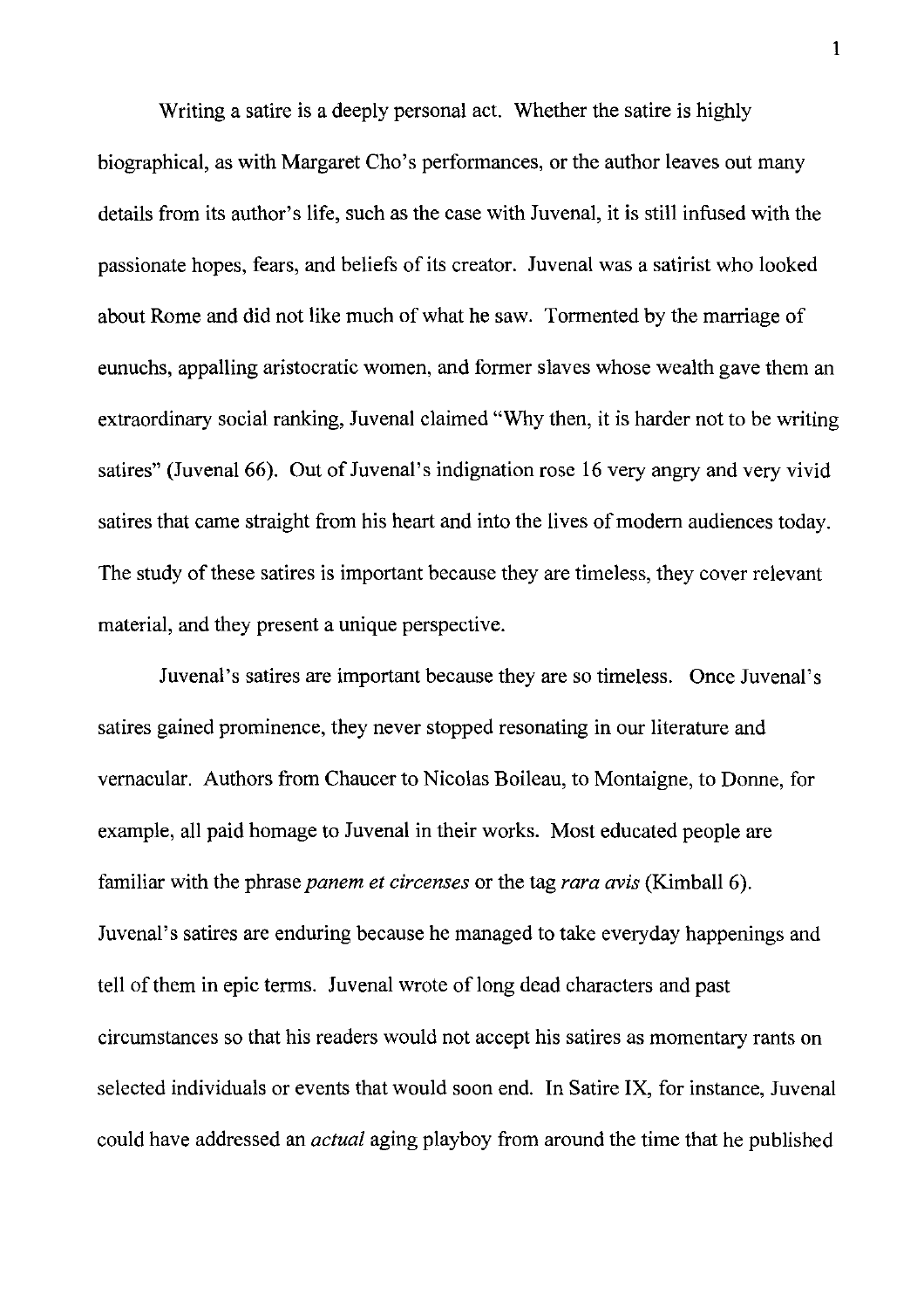this satire. However, Juvenal's audience would then have thought that this satire centered only on this man and his patron, instead of the themes of greed and hypocrisy. The audience would have simply focused on the gossip of the moment and then moved on when the information grew stale. Instead, Juvenal wrote through allusion, which allows his audiences to move beyond individual names and places and to see tbe big picture. **If** Juvenal wrote only on current events, his satires would not speak so powerfully to audiences in our day. Whether we agree with the focus of Juvenal's ridicule or we are opposed to the application of Juvenal's objections, since the emergence of his works, we have nonetheless never stopped paying attention to him.

Juvenal used his satire as social commentary. Throughout his satires, Juvenal established certain codes which gave validity and revealed the necessity of particular values (Courtney 21). Then Juvenal judged individuals and circumstances that happened around him according to those codes. Publishing satire is much like giving a persuasive speech: "both seek to change their audience's view and halt their complacency on topics." Satire does more than just poke fun at figures, it dissuades its audience "from vice and folly, and [praises] ... those whose example deserves to be followed (27). A prostitute in Satire II goes on at length about a prosecutor wearing transparent toga who claims to be protecting the morals of the city. The image the speaker paints is amusing, but her speaking ultimately reveals the hypocrisy that prevails in her society. Juvenallargely described a world in which vice steadily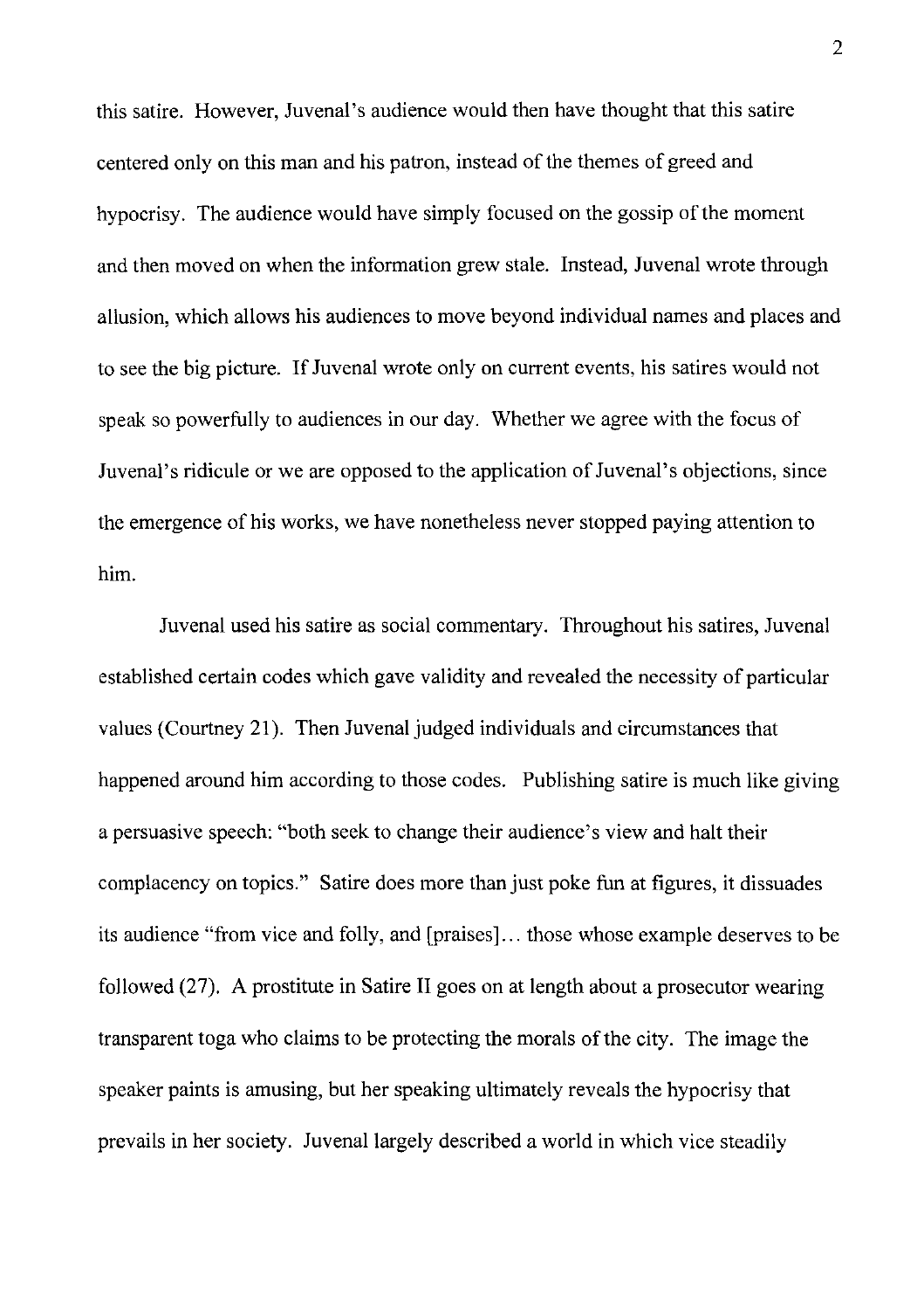became a virtue, and virtues became vices. Juvenal used the contrast between early Rome (a time of virtue) and the time of his Rome (a time of vice) to highlight the corruption he sawall around him (19).

Juvenal's works are a valuable subject to study. Highet explains that all human life—from the beginnings of time to this very moment are the potential subjects of satire, but he explains that Juvenal takes this blunt tool and uses it with pin-point accuracy "by asking 'when was there a richer crop of vices?''' (Juvenal 52). Juvenal felt that satire was real; he believed that it spoke the truth. Juvenal came to the opinion that other forms of literature, like epic or tragedy, were "unrealistic and irrelevant" (Highet 152). While moralists and social commentators have always been all too common, Juvenal had a unique approach for addressing his society's flaws. Juvenal focused on individual symptoms of major problems in order to show just how far problems have gone.

Most people extol the "good old days" and criticize the modern times. This was no different in Juvenal's time. Many during the life of Juvenal believed that society was becoming ever more immoral. Juvenal presented his audience with a clear scope of the problem. Through examples in which patricians volunteered to be gladiators and an empress prostitutes herself, Juvenal' s satires reveal not only that society was worsening, but how society was worsening and to what extent. Because the message within the satires transcends individual personalities and circumstances to become timeless pieces within the Western literary tradition, we must treat his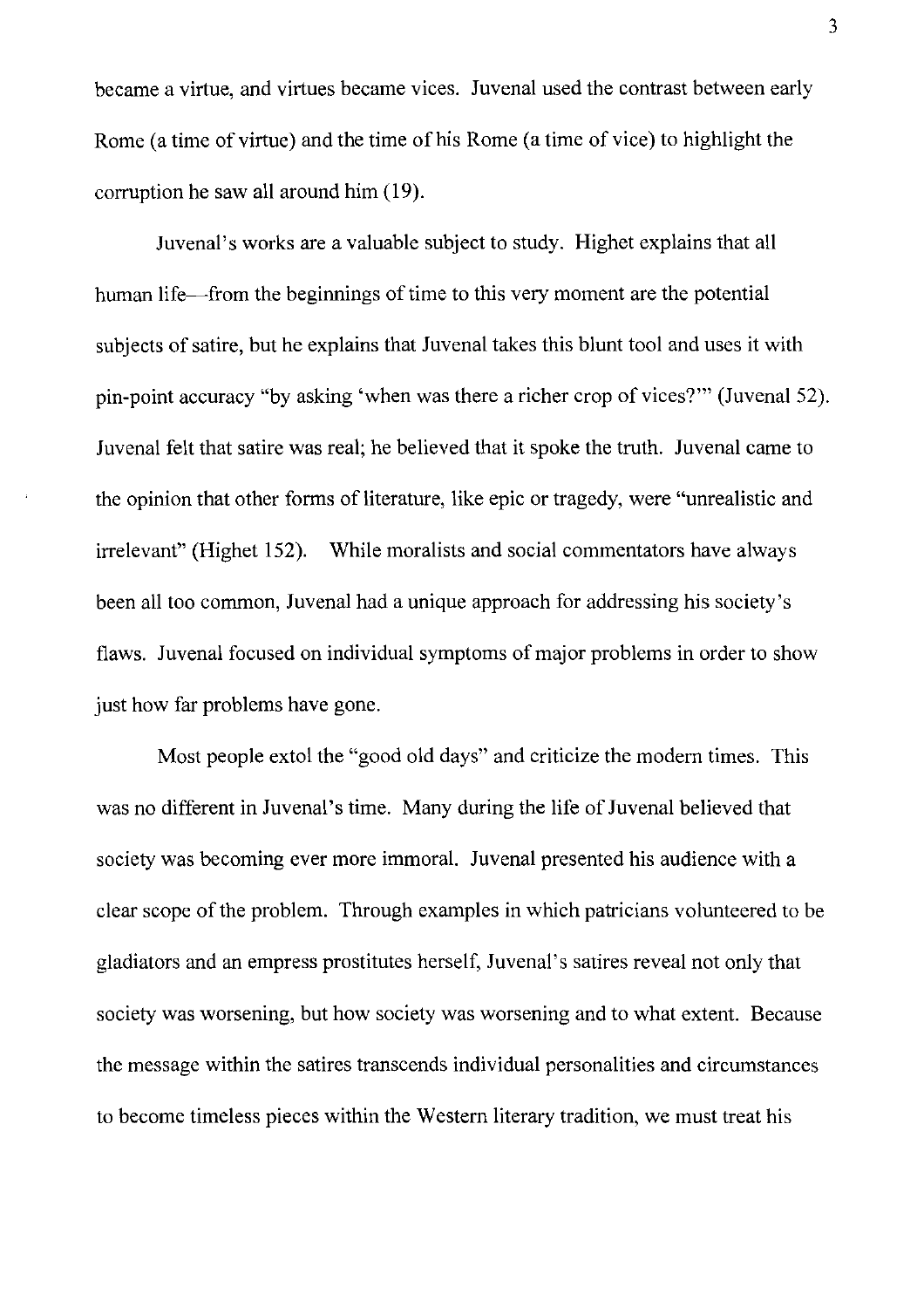warnings and reservations with equal reverence. Juvenal's satires comment on and warn society in general, whether we live in the first century C.E. or in the year 2004.

Therefore, in order to gain a better understanding of what Juvenal's satires are all about, we will first define Juvenal's moral foundation, second, explore the different ways that he showed virtue and vice replacing one another, and finally draw conclusions based on Juvenal, his approach, and the solutions he proposed.

Before we can understand the practices that Juvenal condemned in his satires, we need to understand his moral foundations. This includes an understanding of early Roman religion and its practices, the effects of Roman religion on its practitioners, and Roman religious commentaries that predated Juvenal.

The Roman author Livy clearly admired early Rome. The study of ancient times was a relief for him from the trials and struggles of his daily life. Livy told of King Numa Pompilius, who used religion to instill morality into the Roman people. Numa invented the story of meeting the goddess Egeria so that he would be justified in creating religious rites. He used these rites in order to give the Roman population something to focus on in times of peace (Moskalew 63). "They became so much absorbed in the cultivation of religion and so deeply imbued with the sense of their religious duties, that the sanctity of an oath had more power to control their lives than the fear of punishment for lawbreaking." Livy goes so far to claim that since Rome was so dedicated to worship "the mere thought of offering her violence seemed to them [her enemies] like sacrilege" (Moskalew 64).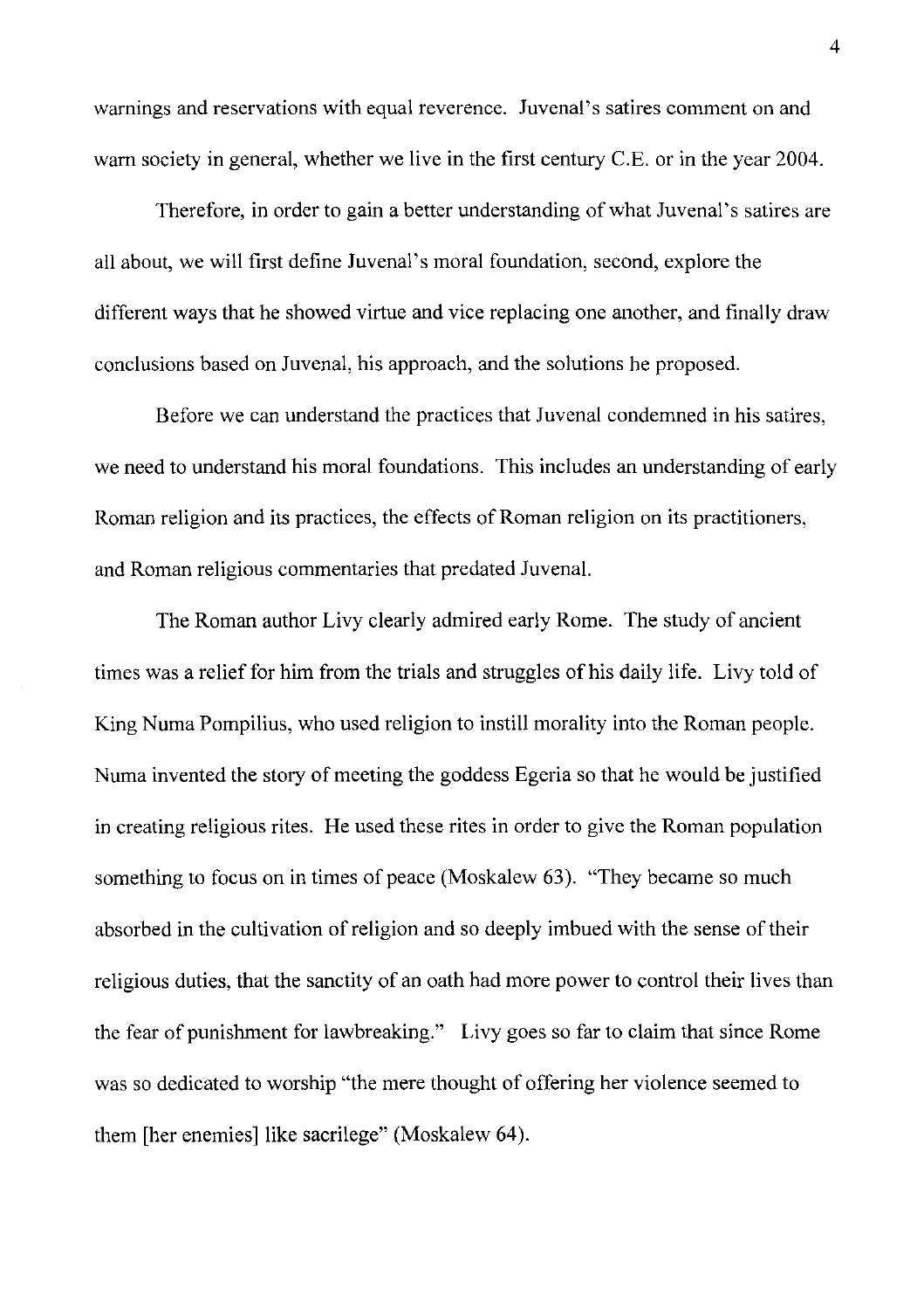The Romans were religious in that they were very attentive to ceremonies and precision in their worship. Religion was synonymous with *pietas.* However, *"pietas*  meant not only dutifulness toward the gods, but also a demonstrative respect" for both one's family and the state (Hooper 71). Roman authors contributed piety to Rome's success. This piety and respect for tradition created a strong sense of duty for early Romans. "The young Roman... grew up in a household filled with the memories which tied him to continuing tradition... He was expected to protect the family name and to be equal to its honors"(Hooper 126). Piety and duty motivated the early Romans to respect family traditions and to maintain social norms.

In addition to piety, Romans cared deeply about *fides* (meaning *faith*, but with "broader connotations of credibility and dependability") as well as honor (Nagle 282- 283). Roman society was very paternalistic. This outlook extended beyond each household and into the relationships between friends, upper and lower classes, and even between Rome and her allies. *Fides* was the glue that held these bonds together. *Fides* was a moral and social concept, not legally defined, that guided the actions of Romans. It was a moral responsibility to act in good faith (282). This good conduct was a necessary attribute to honor. Nagle points out that Roman society did not have the honor giving institutions that we have today: universities, corporations, etc. Instead, individuals earned honor through the public activities which benefited the state. In order to gain distinction, Romans needed to have honor more than professional skills or wealth. Honor was necessary for the trust of the Roman people,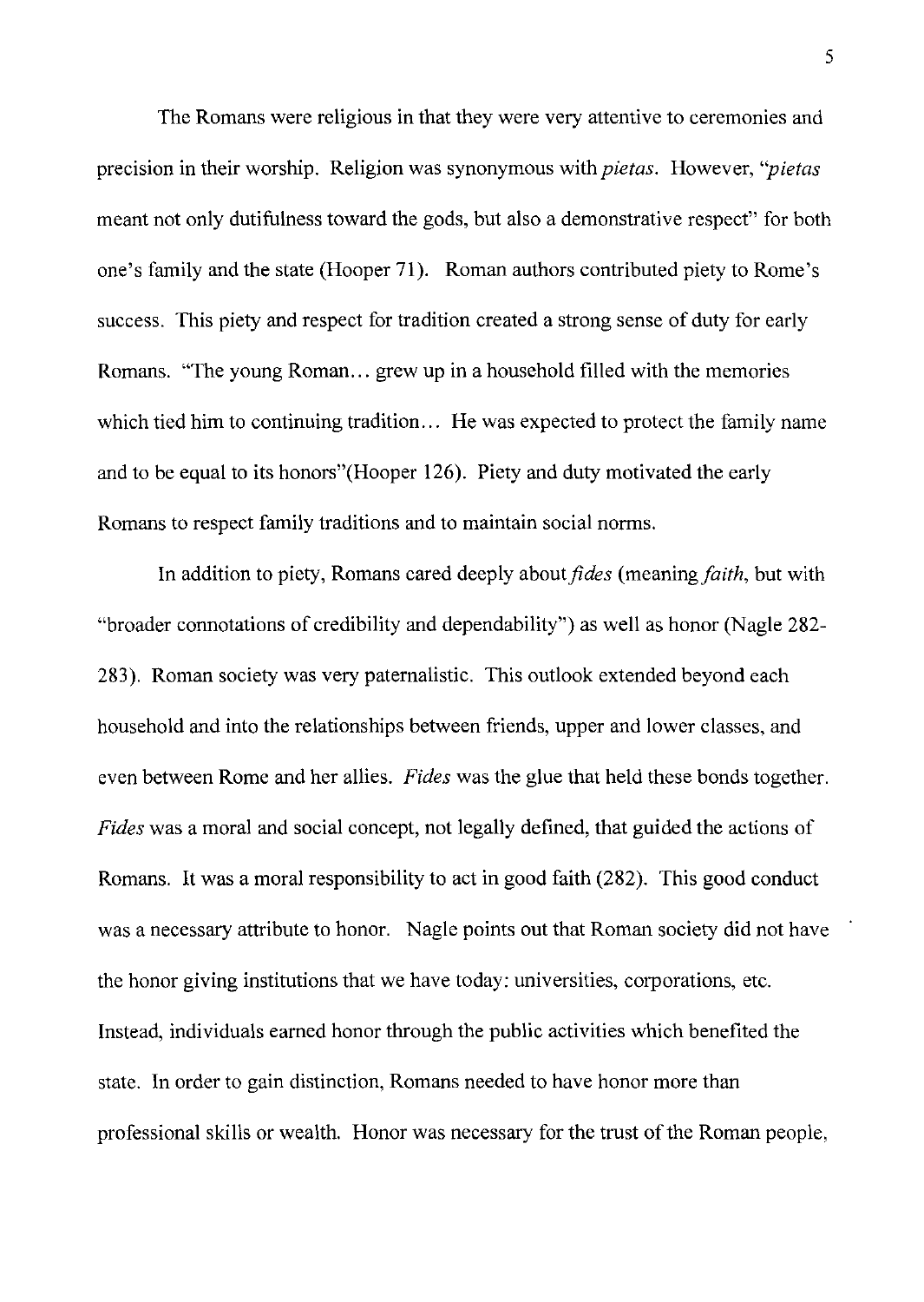and the trust of the Roman people was necessary for the ability to gain office and rule (283). Ultimately, in early *Rome,fides* and honor served as a kind of lubricant to keep social relationships and careers running smoothly.

Ancient thinkers had much to say about Rome's successes and failures. Unlike the Carthaginians and Greeks, as the Greek historian Polybius explained, "[the Romans] followed a strict morality and did not wink at bribery as a means of obtaining office." Polybius correlated Rome's corruption with a decline in religious faith. He claimed, "a scrupulous fear of the gods, is the very thing which keeps the Roman commonwealth together" (Hooper 126). The historian Sallust in his *Conspiracy of Catiline* told of how governmental safeguards, like the mandatory tenyear gap between repeating consulships, were unnecessary for the early Romans. He maintained that in early Rome: "The thirst for glory ... was insatiable; as for money; their only ambition was to come by it honorably and spend it openhandedly" (Moskalew 53). Duty to their ancestors also motivated Romans, according to Sallust: 'When they beheld the images of their ancestors, their spirits were violently inflamed to virtue' *(Bellum Iugurthinum* 4.5) (Barton). **In** effect, morality derived from religion forced the Romans to examine their actions and provided them a reason to excel in their world.

Livy and Cicero concentrated on providing examples or advice that showed the actions behind Rome's successes and failures. Livy wrote with great love and patriotism of the early times of Rome. He provided many examples of both virtuous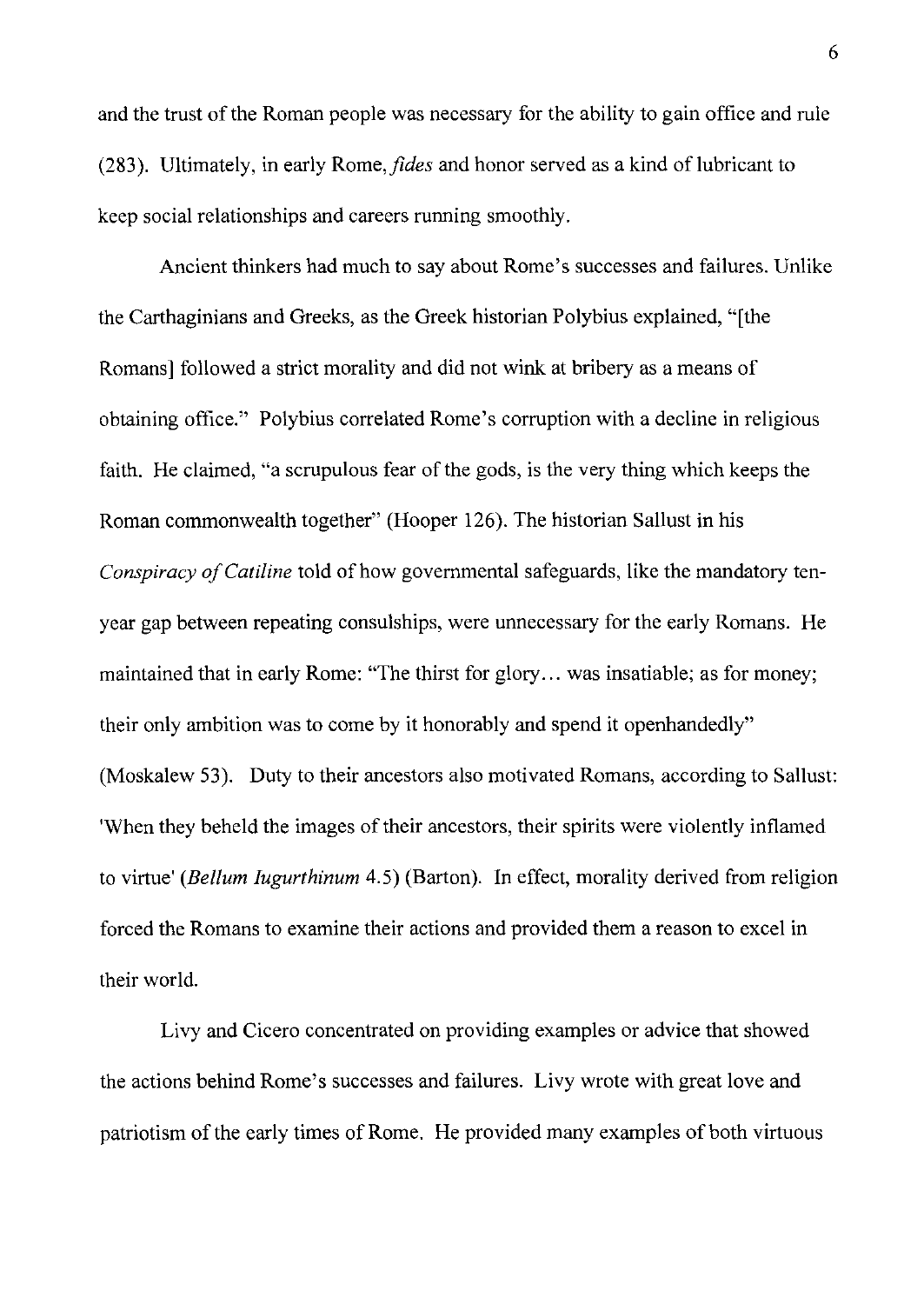and foolish behavior because tales of goodness and deficiencies reveal the consequences of both upright and corrupt actions. Adherence to the morality derived from religion led heroes like Livy's Junius Brutus, who executed his two sons in the name of justice, and Horatius Cocles, who sacrificed his life to defend his city, emerge. Another prominent example of virtue was the story of Cincinnatus, who was famous for his self discipline and restraint while wheedling dictatorial power. Livy declared that Cincinatus demonstrated "great honors and individual worth are independent of wealth. Indeed, wealth seems insignificant compared to his tremendous strength of character" (Hellenga). Cicero in *De Oficiis* even claims:

*"For no phase of life, whether public or private, whether in business or in the horne, whether one* is *working on what concerns oneself alone or dealing with another, can be without its moral duty; on the discharge of such duties depends all that is morally right, and on their neglect all that is morally wrong in life. "* 

These men described early Rome as a society in which—whether for religious or philosophical reasons—the Romans were moral self-starters. They generally knew the "correct" plan of action and fulfilled their responsibilities to their state, fellow citizens, and their family.

Juvenal had a salad bar approach towards the philosophy; he chose which elements he liked and passed by those he did not. Juvenal did believe, like the Stoics, that each person must be virtuous through his own personal efforts. From the cynics Juvenal derived a flippant attitude towards myth and traditional Roman religion and formed the mantra of "moral self-help," which left little room for divine interference (JuvenaI38). Furthermore, though an examination of his satires, one could argue,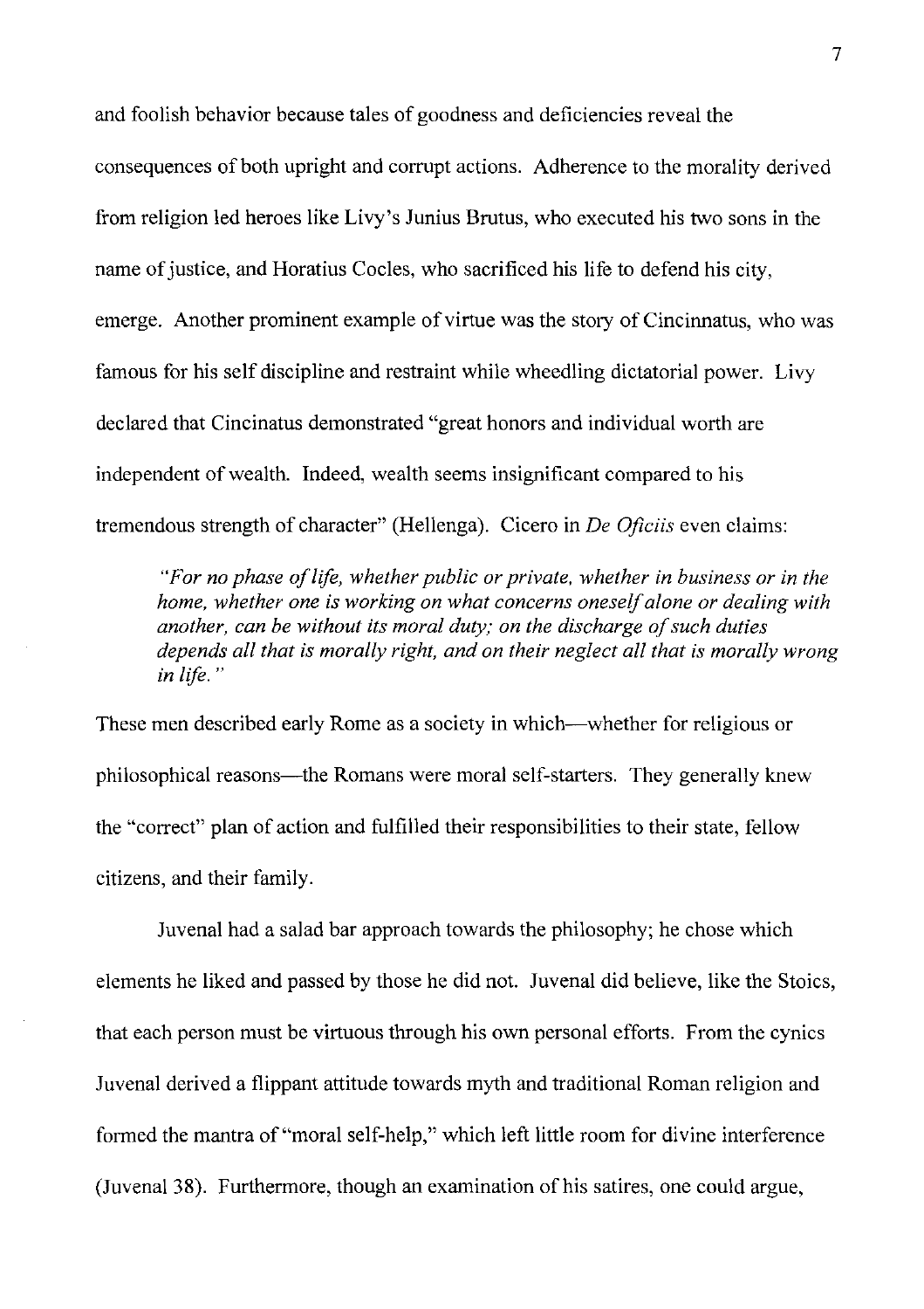"his attitude to marriage resembles that of the Cynic," he has an Epicurean way of forming friendships, and his comments on virtue, courage, and destiny are clearly Stoic. However, one still gets the sense that he held little appreciation for abstract thought. The final philosophic picture Juvenal creates is similar to "series of vivid, static, distorted snapshots" (Juvenal 42). Courtney goes on to argue that Juvenal's moral judgments are not from "any coherent and rationalized philosophy, but on the code of behavior which the Romans had built up for themselves"(23). In general, Juvenal's philosophical beliefs are the like the Mediterranean: they are a stew of many different elements and influences.

Now that we understand Juvenal's moral foundations, we can tum to the application of his views. In his satires Juvenal demonstrated how virtue and vice came to replace one another. We can see this trend in interpersonal relationships, Roman culture, and religion.

First, Juvenal explored how virtue and vice came to replace each other in interpersonal relationships. In this situation, we can see a chain reaction from the relationships centered on duty, honor, and friendship to the increasingly common practice of using people as stepping stones. Juvenal showed vice becoming a virtue through images of greed dissolving common bonds, vice coming to replace traditional Roman values, and finally the complete reversal of cooperation with ruthlessness.

Juvenal focused on the ways greed dissolved the common bond between people. Satires I and V focus heavily on the patron-client relationship. Patrons and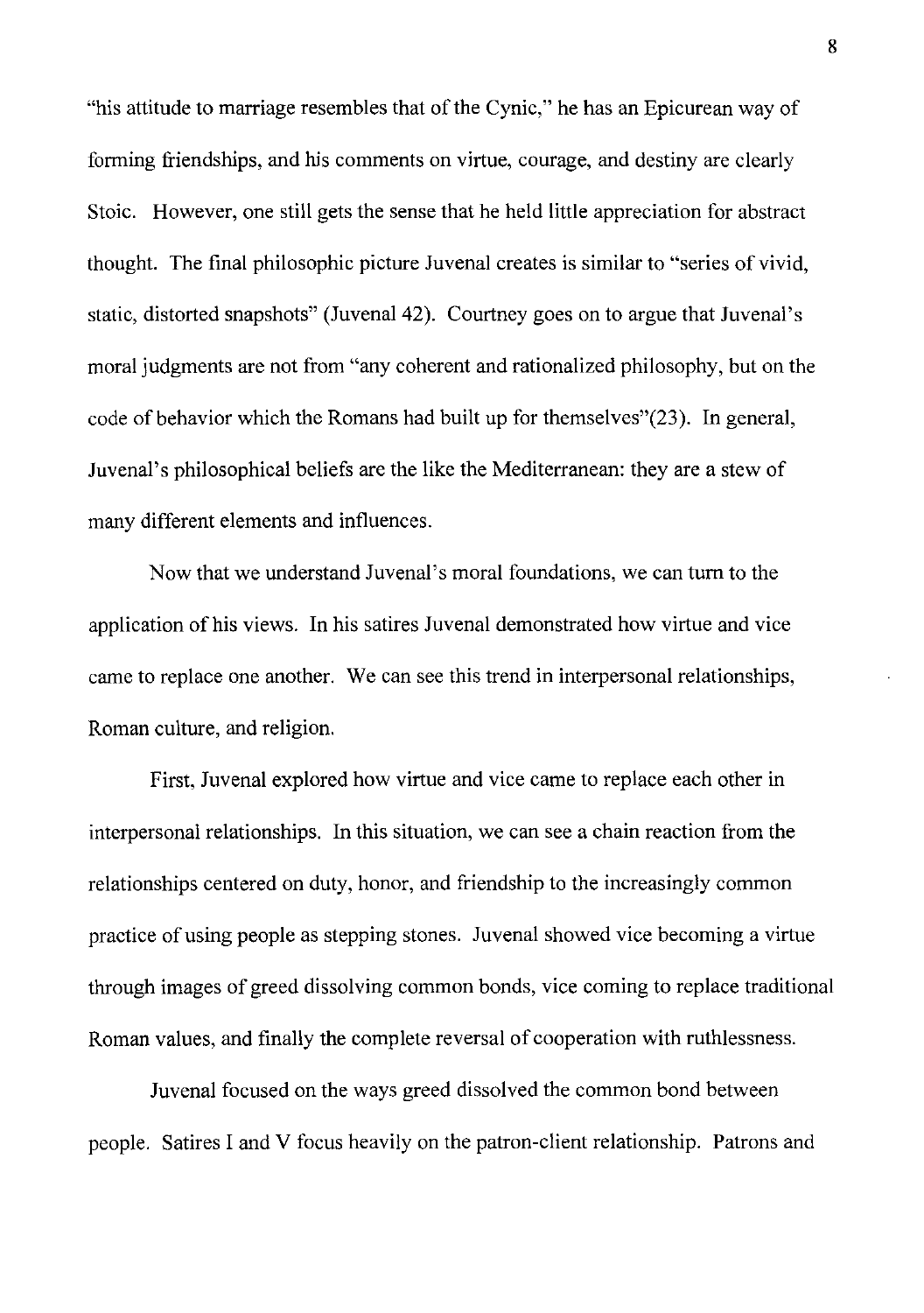clients were bound together through the moral weight of *fides*. They had certain moral obligations to support on another, but these obligations were not expressly define by law (Nagle 281). Patrons were supposed to supply "legal advice, representation, and, when necessary, political protections." Clients aided their patrons however possible, usually by the political support and their votes. Also, patrons and clients could not give evidence against each other in court (282). Highet explains that in times past, the link between patron and retainer was somewhat democratic: 'one was the host, the other was guest, but they were still friends and equal' (87). However, this relationship had degenerated virtually beyond recognition by Juvenal's time. **In** Satire I Juvenal declared, " ... now Roman citizens are reduced to scrambling for a little basket of scraps on their patron's doorstep" (Juvenal 68). Then again in Satire V Juvenal lamented: "Wouldn't your self-respect be better served if you stuck it out where you are, shivering cold, on a diet of mouldy dog's bread?" (117). Moreover, Juvenal was not alone in complaining about the ways hosts demeaned their guests. Courtney informs us that not only was this theme found in several epigrams of Martial, but it occurred often within Pliny's works as well (231). Basically, Juvenal revealed that one of the primary social relationships of Rome going sour. It went from mutual respect and duty to a series of interactions infused with, as Courtney refers to it, "meanness." Patron-client relationships went from modest meals and comradely to the payment of stipends to strangers who had to identify themselves before receiving their dole.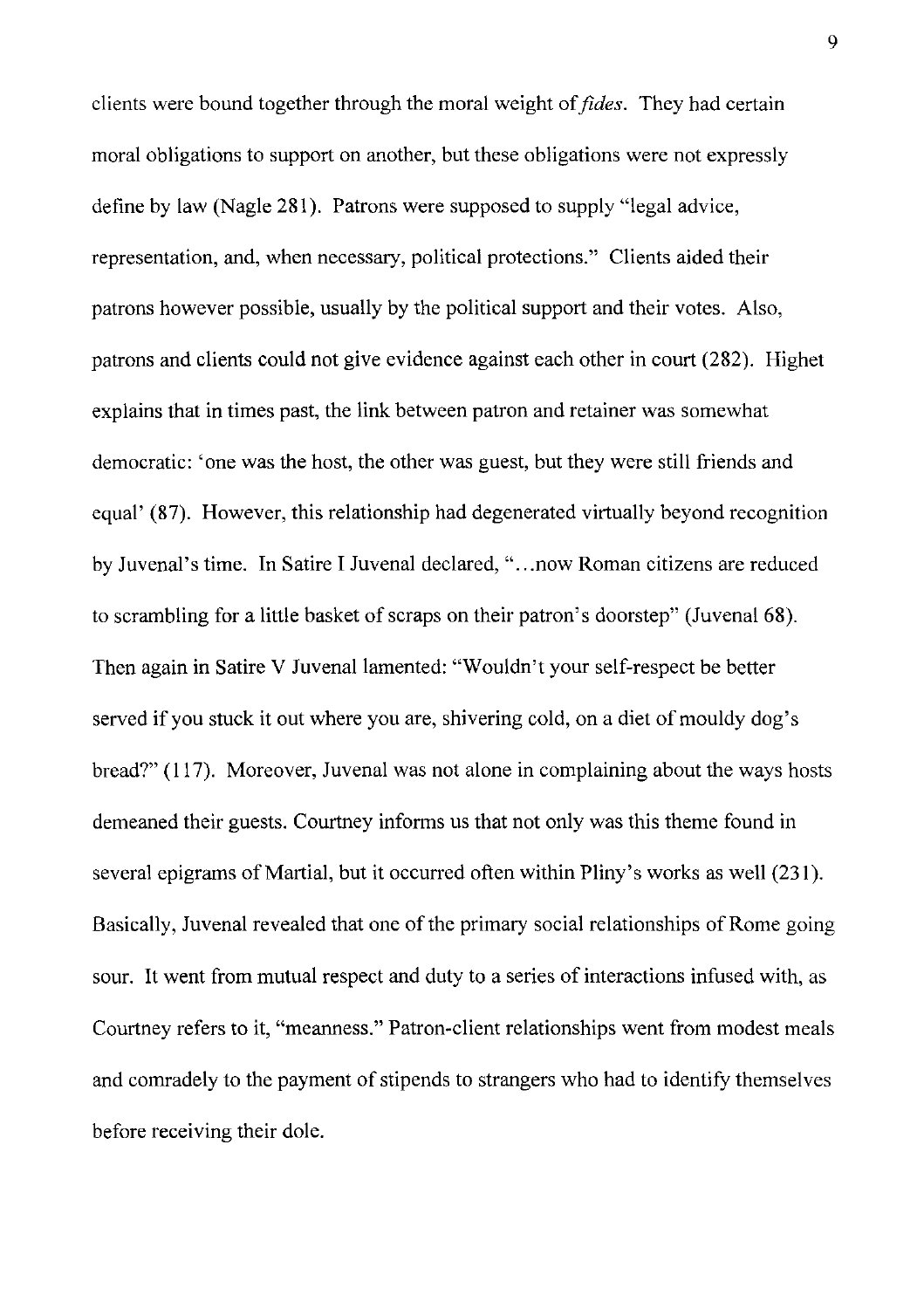With the weakening of traditional ties, vice began to replace the values of early Rome. Satire V describes wealth used as a "calculated snub" (Highet 83). "[Virro] does it to make you suffer, for kicks. What farce or pantomime could be a bigger joke than your empty, rumbling belly"(Juvenal 122). Juvenal described Virro enjoying all sorts of wondrous delicacies and luxuries while begrudging his guests even the most meager subsistence. In Satire VII, the wealthy string along the poets and the teachers whose services are in high demand, but they refuse to pay them livable incomes. The wealth begrudge spending money on cultural experiences but freely spend their income on "silly or degrading" pursuits (Highet 109). Juvenal depicted a society in which the rich stigmatize the poor. "Cicero himself wouldn't get tuppence these days without an enormous ring to flash in court" (Juvenal 168). Consequently, Roman society moved even farther away from patron-client respect (generally rich to poorer) and into two hostile camps. Friendship and mutual favors gave way to forced business arrangements. Even civic duty soured in Juvenal's satires. In Satire IV, Juvenal presented people relinquishing items to the government, not out of patriotism or a sense of civic duty, but because if they do not give up those items, those items will be taken from them.

"This splendid catch the owner... has earmarked for Rome's High Priest... *since who would dare put up such a fish to auction... the very seashore swarms with narks and informers ... all quoting law, to wit, that the jish had strayed from Caesar...* " *(Juvenal 106).* 

Within Satire V, clients succumb to the greed that their patrons exude. The clients dine with their patrons—a now demeaning activity—out of greed, the opportunity to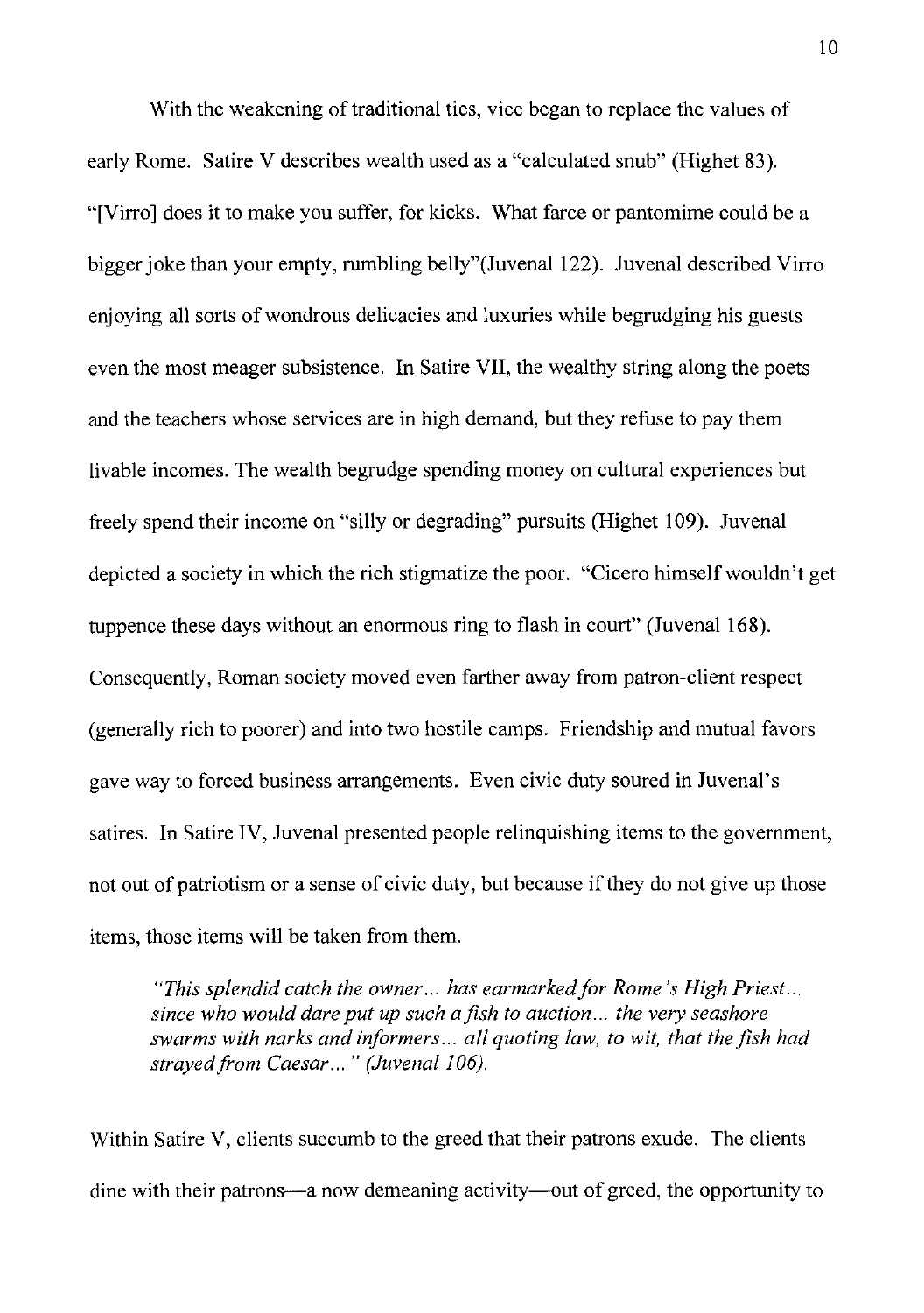eat another man's food (Highet 83). "He assumes you've been hooked by his kitchen's delectable odours-and not far wrong" (Juvenal 122). Moreover, in Satire VI, Juvenal portrayed women as mirror to the vileness of their society, they reflect all that is wrong with their society, and those few who refuse to indulge in vices were to haughty and proud to live with. He questioned "Why endure such bitch-tyranny when rope's available" (128). Juvenal's satires revealed that in interpersonal relationships traditional values were being pushed aside. Patrons were now cruel to their clients, the poor-no matter how honorable-were shameful because they were poor, and women were vicious, conniving creatures.

In the end, common bonds fell apart, and vileness overcame tradition to the point where extravagance and immorality reigned supreme in interpersonal relationships. Juvenal's first satire describes a place where informers were eminent and a corrupt governor- who was found guilty for his shady activities while in office-kept the money he ciphered from his provinces; "Wealth springs from crime" (67). In Satire II, we see how far Roman society went from a state filled with selfregulating, moral individuals to a place which conquers and corrupts. On the social awakening of the young Armenian nobleman: "No doubt when he returns he will teach his friends the vices of Roman young, and so, the infection will spread throughout the world" (Highet 63). In Satire III, the speaker states that if Scipio (who took Mother Goddess to Rome), Metellus who rescued an image of Minerva from her burning temple, or King Numa himself were to take the stand in court. Romans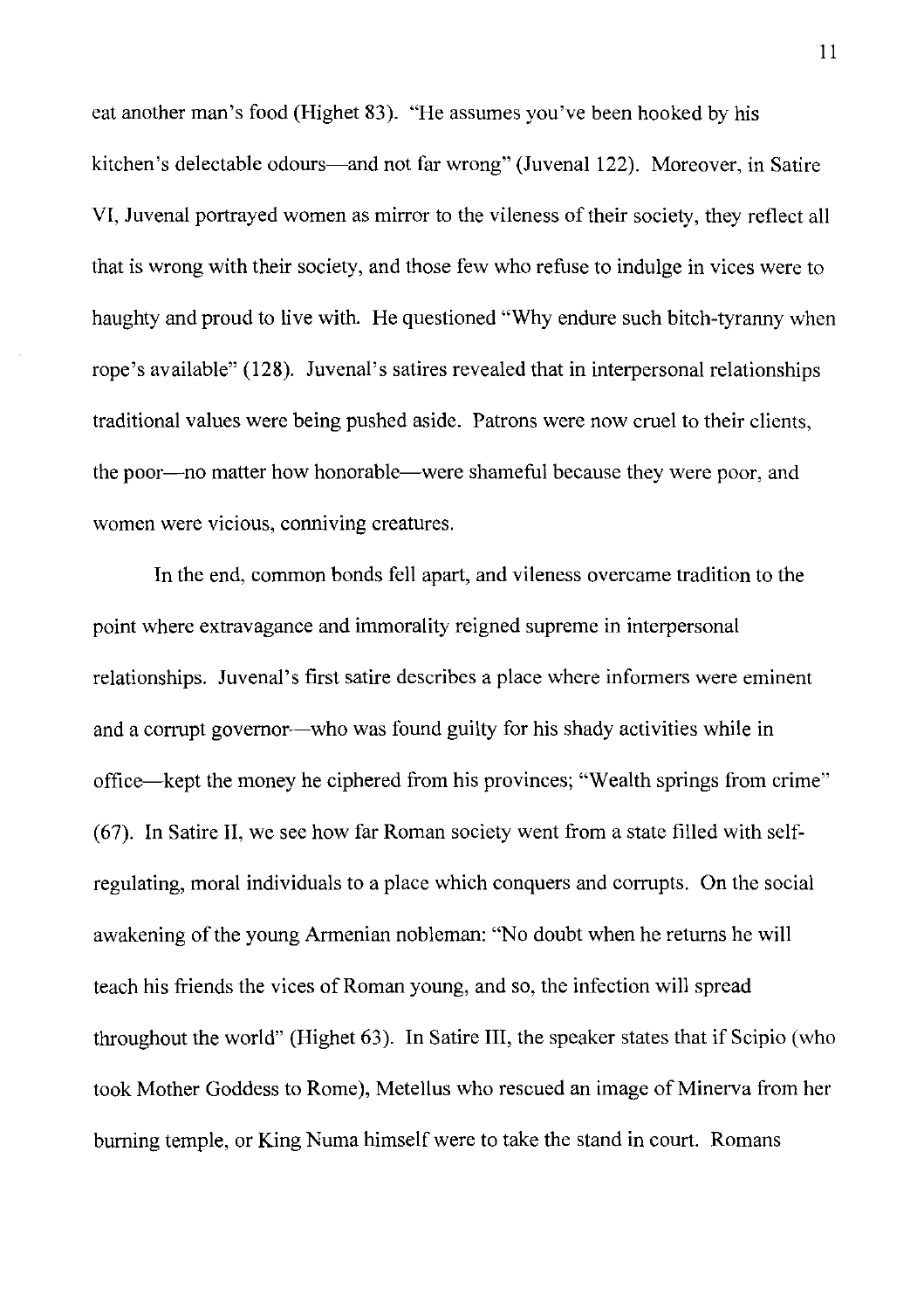would disregard them because they would not be wealthy enough for their taste (JuvenaI91-92). Juvenal explained that Roman society was so degenerate that it focused only on money, not honor. Satire IV exposes highly corrupt men in great power—men such as the informers Catullus Messallinus and Pompeius. They lived in a society which rewarded those who sought out opportunities to disgrace and plunder fellow citizens. This satire shows how powerful vileness breeds weakness in others. "We have seen [the nobles] ... as greedy, extravagant, and perverted. Now [Juvenal] shows that they are also cowards" (Highet 82). Greed and extravagance have become so common that an aging male prostitute claims perfect innocence. In Satire IX, and aging playboy "represents himself as all wounded innocence, and shows no trace of moral sensibility about his profession, in which he does not see anything remarkable" (Courtney 425). Even in Satire XIII, Juvenal expresses no surprise or shock that Calvinus was robbed by his own friend. Rather, Juvenal argues that it should be expected: "Your plight, as everyone knows, is by no means rare ... by now it's a cliche" (249). Juvenal detailed the extent to which Rome's morality had been perverted. His satires reveal a society in which its individuals disregard their tradition of mutual respect and honor for conditions in which they flaunt their power and cruelty over others.

Second, Juvenal showed virtue becoming a vice within Roman culture. What made Rome great was forgotten, and foreign cultures reigned while the old Roman values were pushed aside and ignored. We can see this shift by looking at the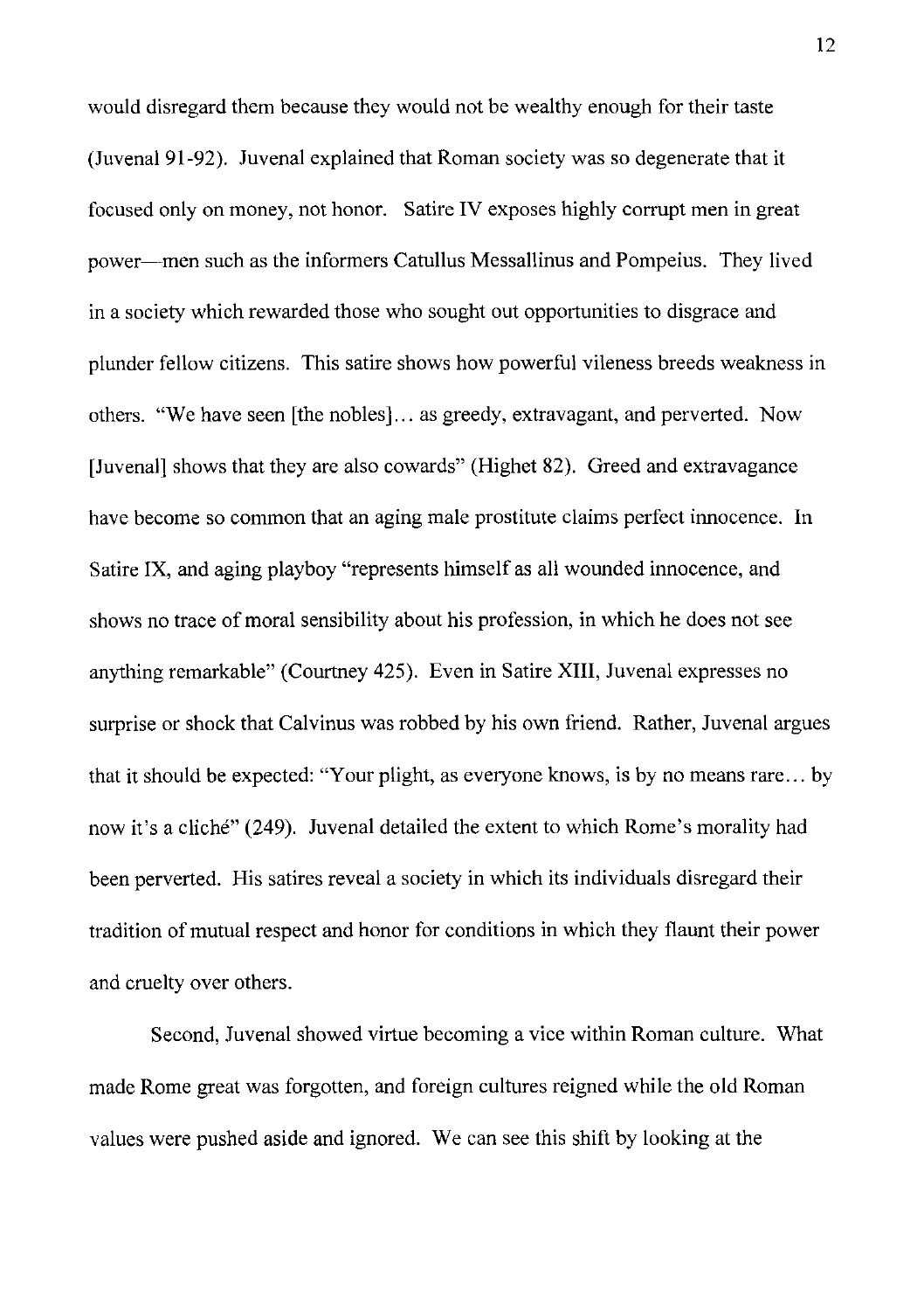contributing factors, examining the inversions of roles and circumstances, and finally, delving into the final product.

There were three major contributing factors for the degeneracy of Rome: money, foreign influence, and a lack of international competition. Satire I reveals a society so focused on money that aristocrats, rich freedmen, and poor retainers all come begging for their dole. In Satire Y, Juvenal described a world in which wealth had driven a "wedge between people who should have been friends, and between classes who were once partners with each other and are now either hateful enemies or masters and slaves" (Highet 88). Juvenal pointed out that it is difficult to earn a living in Rome because there is so much competition from foreigners in Satire III. "There's no room in this city ... for the decent professions: they don't show any profit" (Juvenal 87). Courtney highlights the helpless situation in which honesty is a handicap to succeed, poverty is so despised that those who are poor have an even greater disadvantage to succeed, and there are so many foreigners that it is practically impossible to make an honorable living (151,152). "He is afraid of being ousted from traditional privileges by immigrants ... his nationality should secure him favour ... he self-righteously complains that the competition is unfair" (153).

We can see virtue and vice replacing each other in Roman society through the inversions of traditional roles and circumstances. Juvenal frequently satirized the aristocrats of his time. During Satire **II,** Juvenal focused on them and found them "unworthy of the names they bear, a disgrace to their ancestors and a source of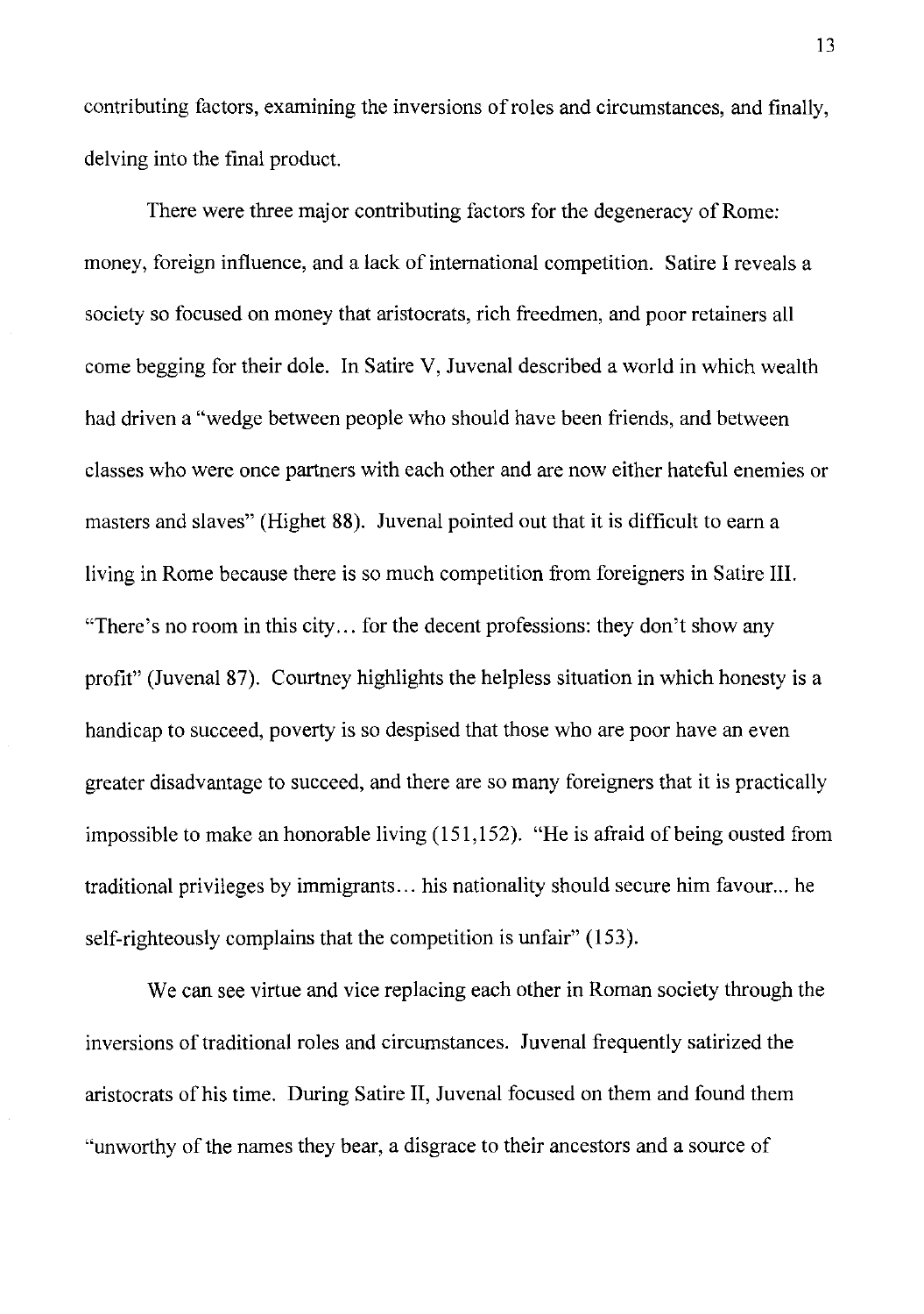infection for the simpler world outside Rome, the world which they conquer and corrupt" (Highet 64). With Juvenal's attachment to *gravitas* and dignity, he especially grated at public acts that he saw as aristocratic immorality, such as the gladiatorial activity and the homosexual marriage mentioned in Satire II (Courtney 122). Juvenal put an added pressure on aristocrats in Satire VIII. "Why on earth should a Fabius, though descended from Hercules, be entitled to any respect. .. ifhe's a greedy numskull and softer than any lambskin" (177). "Instead of saying that aristocratic origins inspire good conduct, he says that they cast a lurid light on wickedness" (Highet 114). Ultimately, Juvenal argued for aristocrats to behave in a manner which brings honor to their family name, unlike Rubellius Blandus in Satire III.

Other factors beyond aristocratic misbehaviors show the inversion of roles and circumstances in Roman society. Satire **IV** contains a debate over a fish. Domitian's court was so fearful of him that they spend time on the silly and degrading task of debating exactly how to use a fish. "A summons went out to the Privy Council, each of whom quailed beneath the Emperor's hatred, whose drawn white faces reflected that great and perilous 'friendship'" (Juvenal 107). Instead of having a council counsel, the situation required these men to pander the whims of a dreadful man. The satire shows a man with unlimited power using it for bad and silly purposes (Highet 82) and a court filled with *luxuria* and *adulatia* (Courtney 196). Instead of supporting those who provide moral and artistic guidance to society, in Satire VII "our skinflint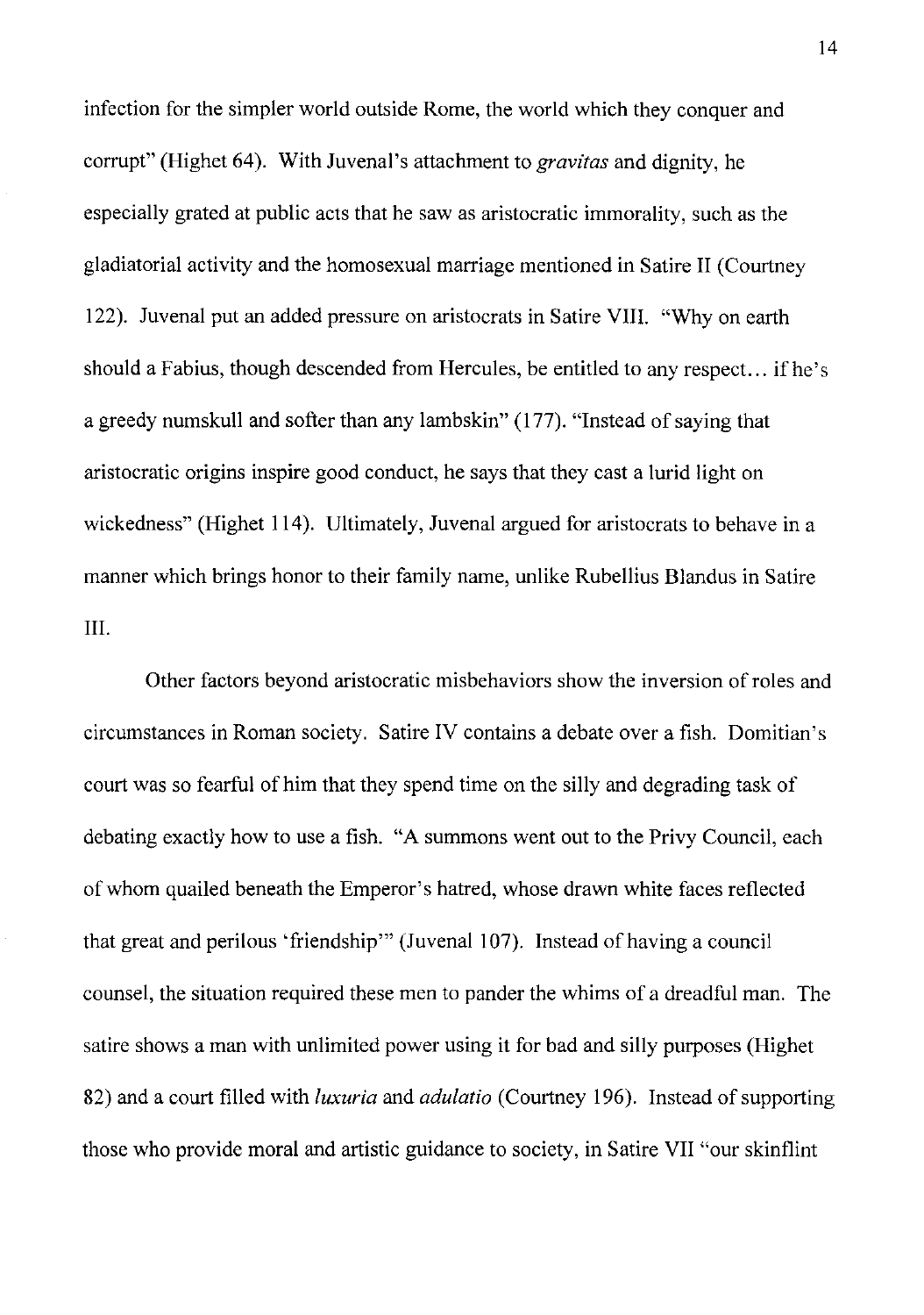millionaires may flatter artistic talent, may load it with compliments ... but nothing further" (Juvenal 164). Hypocrisy continues in Satire II in which homosexuals condemn homosexuals for being homosexual. In Satire XII, Juvenal focuses on the rewards the greedy and the vain get when parasites flatter the greedy, vain, and childless wealthy. "If a dying man recovers, he's properly hooked: he'll cancel his previous will, and leave all his possessions ... to our legacy-hunting friend" (245). Juvenal's satires show a perverse world in which leaders debate on fish instead of important societal matters, artists are denied proper payments so that the wealthy can buy more luxuries,and flatterers receive rewards for their charades.

Third, after looking at the contributing factors and the inversion of roles and circumstances, we can see the final product of the degeneracy of Roman society. There is now a marked contrast between early Rome and the Rome Juvenal knew. The Romans went from being "masters of the whole western world" to crazily spending money, consuming products, and ruining their power (Highet 53). Satire VI shows that after Rome conquered all her substantial enemies, she changed from "a small primitive state in which work and war kept vice at bay" to a place whose success allowed her inhabitants to open themselves up to *"luxuria* imported from abroad; e.g. drunkenness" (Courtney 255). Satire XI is filled with comparisons between early Rome and Juvenal's Rome. Juvenal, having claimed that for the early Romans his feast would have been quite luxurious, contrasted his feast to all the excessive festivities going on at the Circus. "Our early Republican troops were rough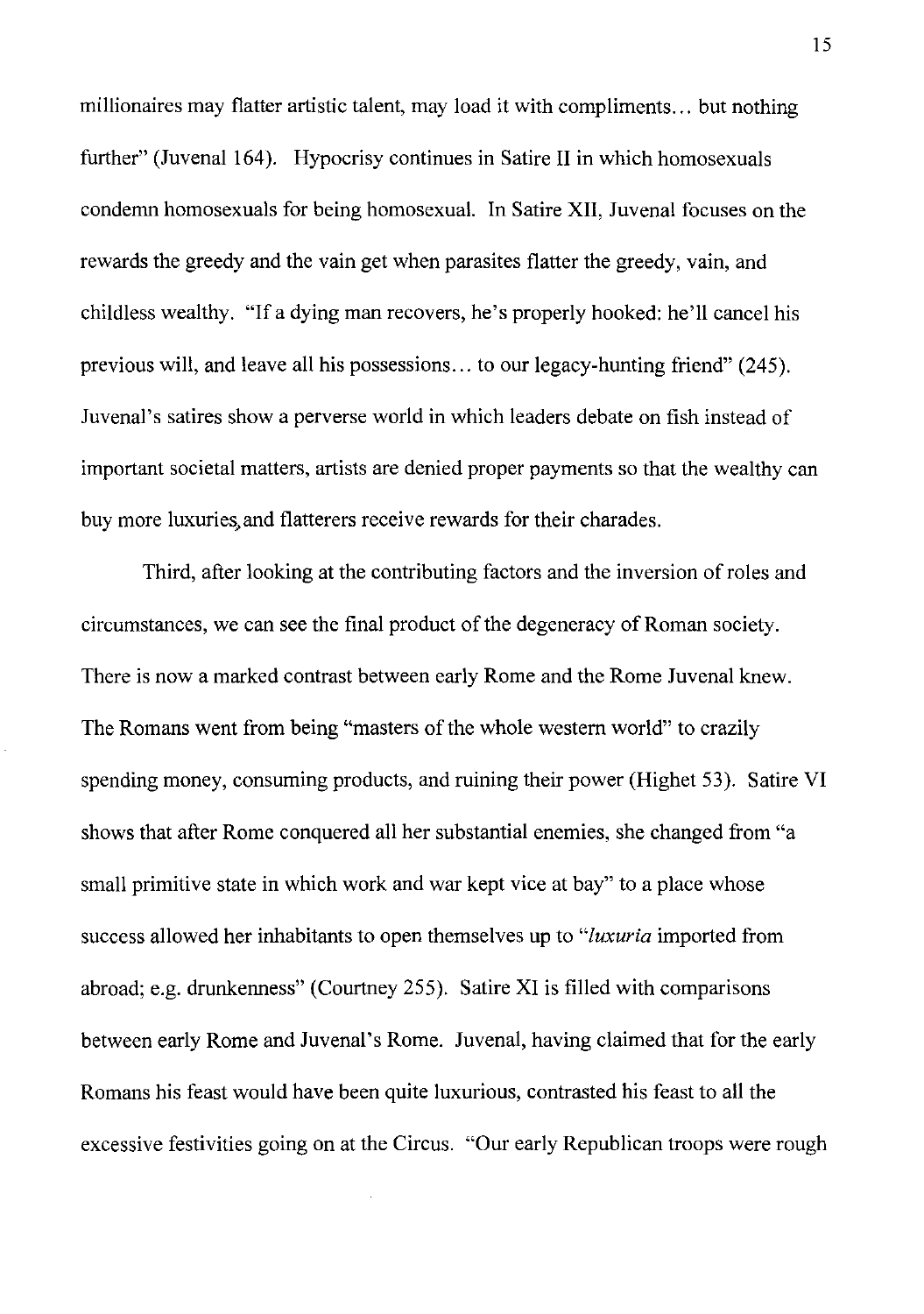diamonds, they hadn't acquired a taste for Greek *objets d'art"(JuvenaI230).* With all the focus on material wealth, he suggests that with gluttony and extravagances increasing exponentially, the greedy no longer had any room for contentment. "But your modem millionaire cannot enjoy his dinner ... unless that broad table-top rests on an ivory leopard..." (231). Courtney points out that the average citizens' affections for wealth and admiration of the wealthy were part of an alarming trend for Juvenal. "He is thereby hinting a criticism of the common people of Rome for loving a Lord" (490). Juvenal routinely portrayed clients as slaves and masters as slave owners. The common people's slavish admiration for wealth—no matter how it was gained—was an open invitation for tyranny and abuse.

With all the focus on luxury and material possessions, Juvenal's Rome had become very crime-filled and excessive. In Satire **III,** Juvenal claimed that poverty "makes men ridiculous" and that "here in Rome we must toe the line of fashion, living beyond our means" (Juvenal 92-93). His society mocked and demeaned the poor so much that practically all Romans pretended to be wealthier than they actually were. Juvenal warned in Satire XI of the dangers of combining greed with extravagance. He argued that Rutilus would soon sign himself up to be a gladiator-a huge disgrace—because his palate ruled both him and his expense account. When greed and extravagance are combined, its users pillage vast amounts of wealth just to spend that wealth on worthless, senseless things, and each new purchase and exploit must be followed by even grander events. It's an "endless spiral away from ordinary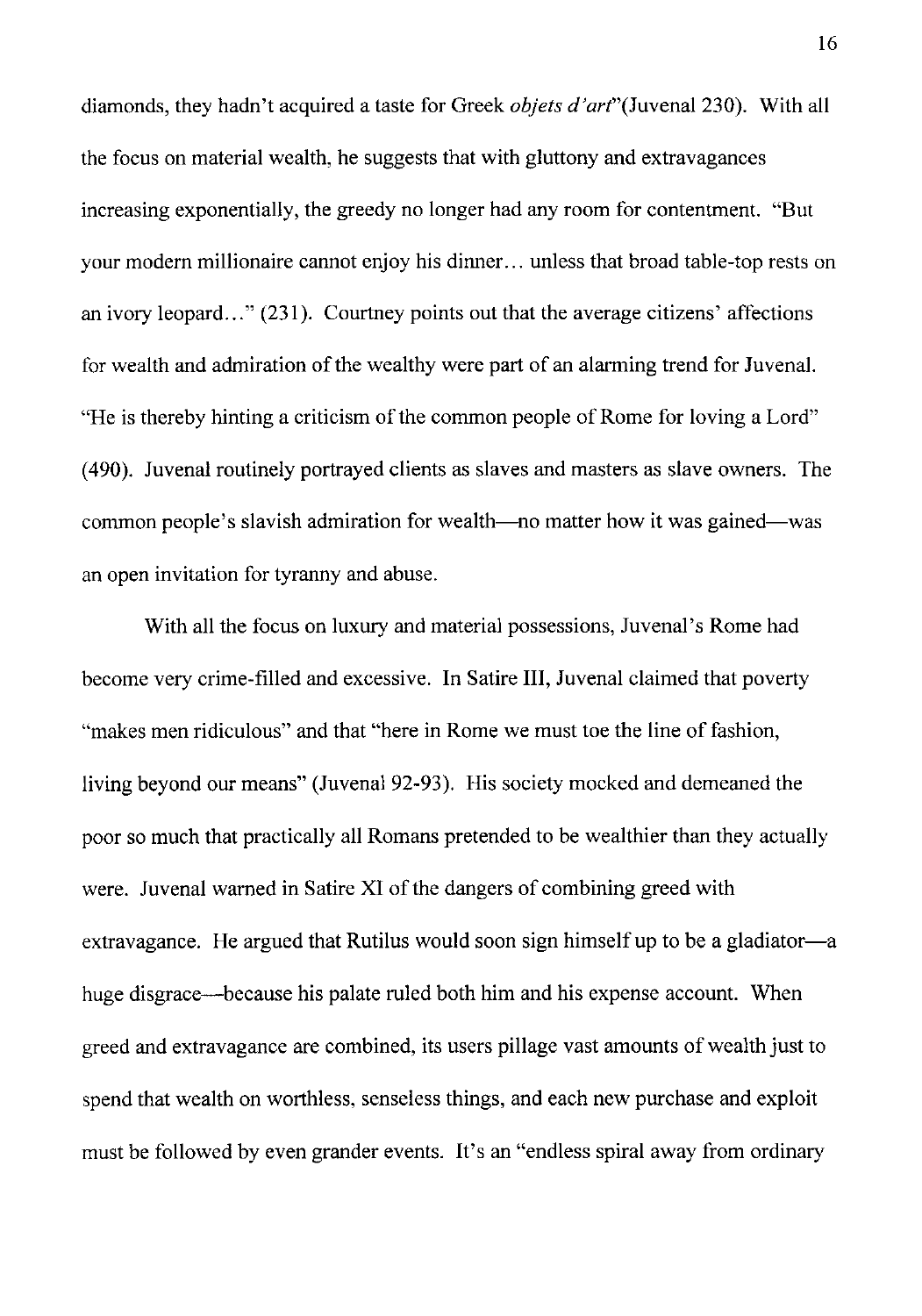life into the madness of unlimited desire" (Highet 53). In addition, Juvenal claimed that his society was so corrupt that its inhabitants taught vice as though it were a virtue. Juvenal complained in Satire XIV that Roman children are taught to be greedy. "We're all too willing to model ourselves [for our children] on vice and depravity" (Juvenal 264). Highet stresses that Rome brought its own end through its excesses in greed, wealth, and power. He explains that Juvenal believed "careless education and limitless materialism were ruining his country" (148). In Satire **I,** vice had grown so much that Juvenal was afraid to write and publish his satire even though Domitian was long dead. "But name an Imperial favourite, and you will soon enough blaze like those human torches" (70). He could not stop himself from thinking that all emperors are like each other. These excesses even traveled into the disciplined world of the military. In Satire XVI, we read about civilians unable to prosecute soldiers for their abuses because of the legal exemptions for soldiers. As a result, the civilians not only take the abuse, but hide their wounds from public view. The Roman army was once a tool of the Roman state; during Juvenal's time the army was in the process of usurping the state. "This division between soldiers and citizens was to grow ever wider, until the army came to feel it was not an organ of the Roman government but was in effect the Roman government itself' (Nagle 159). The world Juvenal knew was so crime ridden and perverse, that he showed no surprise in Satire **XIII** when a friend was robbed by his friend. He also used Satire VI, not just to warn about women, but to reveal a society with collapsed family structures and sexual morality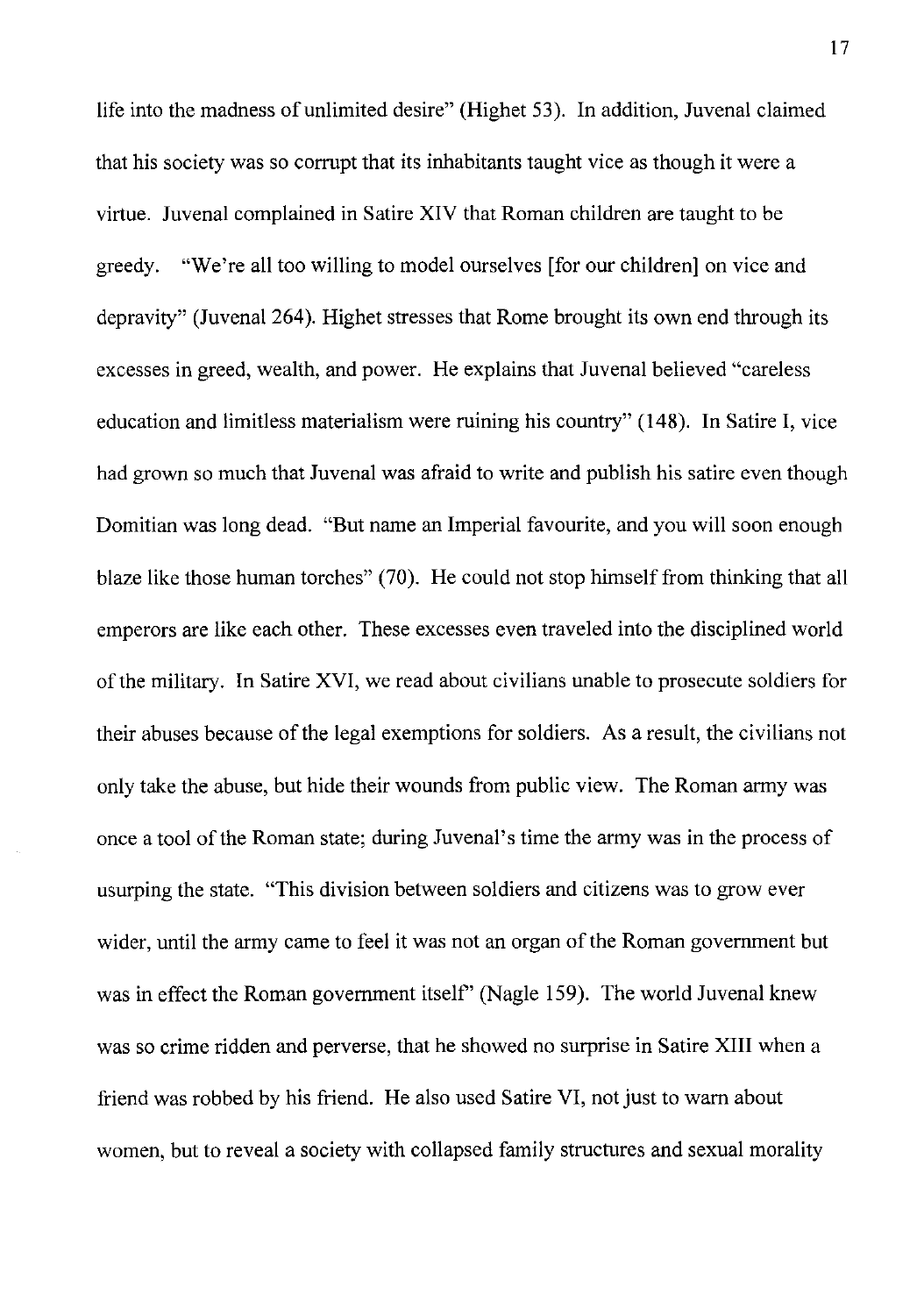that was once "one of the most puritanical societies of the ancient world" (Highet 100). Juvenal disclosed to his audiences how his society shifted from virtue to vice by exploring the factors contributing to its degeneracy, showing traditional roles becoming inverted, and describing the astonishing excesses and abuses he saw around him.

Third, Juvenal exhibited virtue and vice replacing each other in religion. He follows individuals using religion to suit their own personal indulgences, departing from Roman values for new philosophy, and showing the shamelessness of his age.

The first step in replacing vice with virtue in religion is to use the religion, in quasi-religious ways, to suit one's personal indulgences. In Satire II, Juvenal told of men wanting to be women so much that they worshiped the Good Goddess and that they did everything but make themselves eunuchs for the Mighty Mother's sake. "Yet one thing they omit: true Phrygian devotees would by now have slashed away that useless member" (Juvenal 79). Domitian, since he was an emperor, figured that he would be deified after he was dead. However, he did not want to wait, so he made himself a god while he was alive and insisted that his attendants treat him as such (Satire IV). Those around him use ironical language to uphold Domitian's claim: "[The fish] insisted on being caught" (107). In Satire VI, Juvenal told of debauched women moving away from their traditional roles and "forming a secret society of their own, free from all restraints of family duty or thoughts of virtue" while they became drunk and defiled ceremonies for Chastity and the Bona Dea. Juvenal argued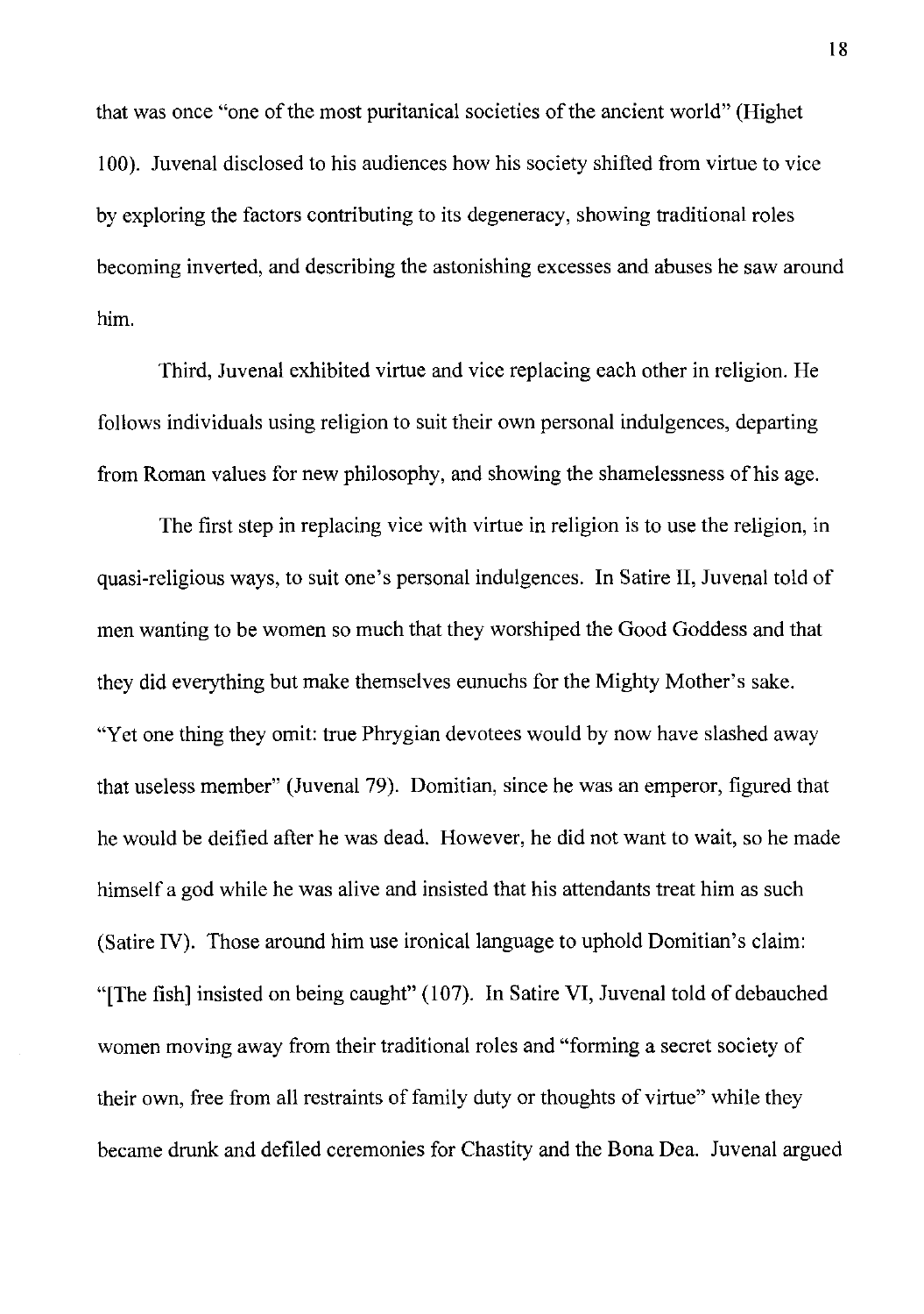"the religious ceremonies which had once bound Roman women together for good and now served as an excuse for intrigue" (Highet 100,101). Juvenal's satires show that the process of altering replacing vice with virtue in religion starts with using religious practices without reverence and according to one's whims.

The next step in replacing virtue with vice in Roman religion is to shed the pretense of upholding traditional Roman beliefs and practices and embrace foreign philosophy. In Satire VI, Juvenal described women moving away from their traditional roles "as the profound spiritual maladjustment ... [in] Rome ... sucked the strength away from men and intensified the passions of her women" (Highet 102). Traditionally, women were under the control of their *paterfamilias* (except for Vestal Virgins and particular freeborn and freedwomen under certain conditions after the time of Augustus) (Kamm 108). However, Juvenal depicted women acting independently of male control, which generally did not happen. While in practice, the *paterfamilias* held council with his family before any major decisions and women played a large role in the policy making of the households, they generally did not move in circles beyond their own family (Nagle 280). In Satire VIII, Juvenal advised Ponticus to reform the way he governs his provinces by following Roman institutions, over ethics or honesty (Courtney 383). "Why trace back the ramifications of your kinship with dusty Pontiffs or Masters of Horse, if your own life is a public disgrace?" (Juvenal 177). Juvenal urged Ponticus to behave well, but Juvenal's arguments were based on behavioral standards derived from Roman history, not one's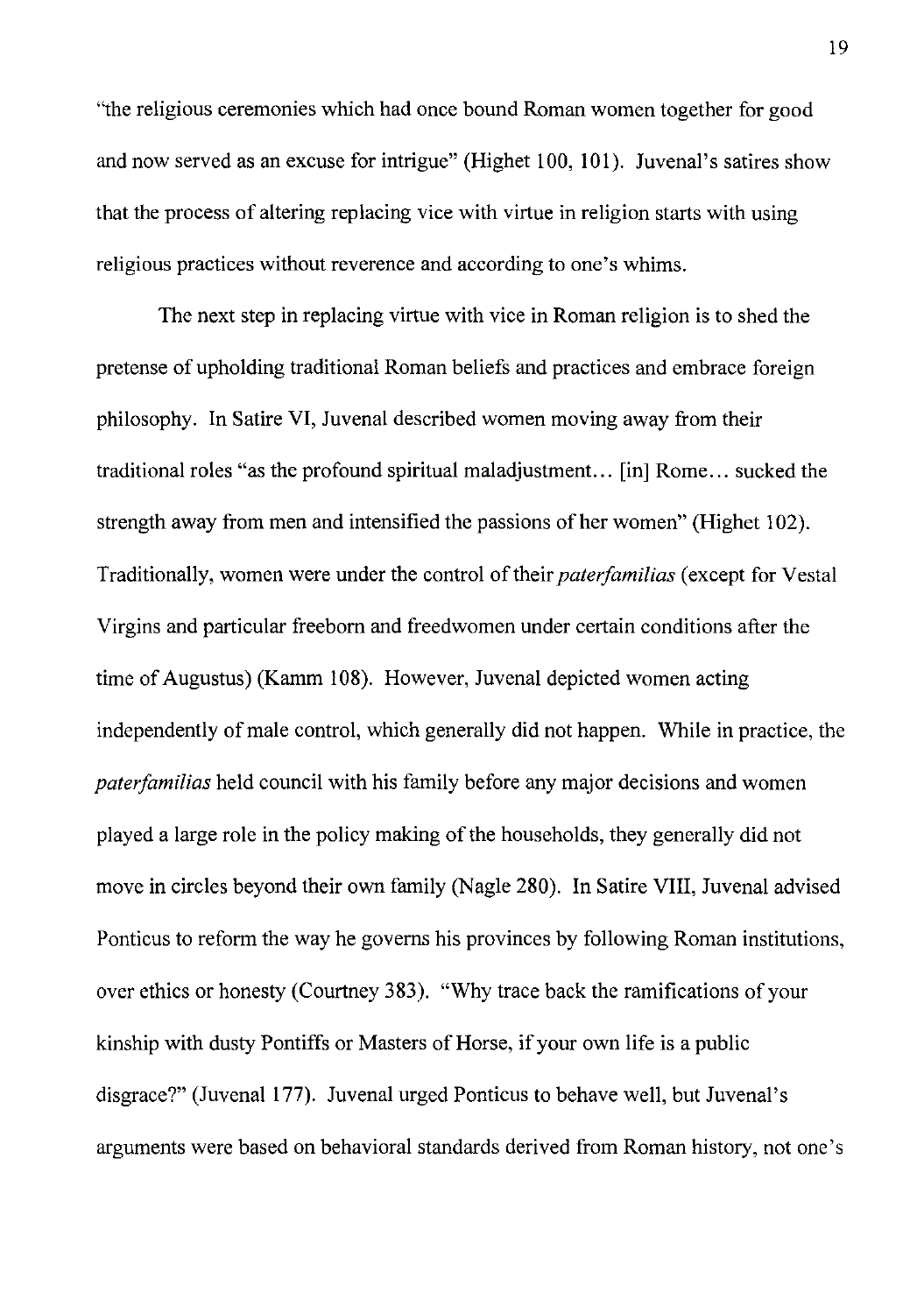individual ethics. In Satire XIV, children moved away from their traditional roles of respect of subservience into warped reflections of their parents. The children were so corrupted because their parents taught them greed, an "un-Roman" attribute. "Money, Juvenal declares, brings no happiness. The love of money breaks up traditional morality-a point which he drives home by one of his favourite contrasts ofthe degenerate present with the simple life of the yeomen who were the strength of early Rome" (Highet 147). Juvenal's satires reveal a society in which the lack of religion or morality caused women, the nobility, and children to act in very corrupt, un-Roman ways.

We see vice completely replacing virtue when Juvenal portrayed his subject matter as being shameless in their degeneracy. In his satire on prayer (Satire X), Juvenal pointed out that too many people assume that they are wiser than they really are. As Courtney explains, "Men cannot see what is really got their good" (446). luvenal illustrated that too many people were focused on gathering what was pleasurable for themselves, not what was right. "A man is dearer to [the gods] than he is to himself. Led helpless by irrational impulse and powerful blind desires ... " (luvenaI216-217). Juvenal claimed, "We live in the world's ninth age, a period still worse than the age of iron: such evil defies Nature" (250). With all this wickedness running rampant, people were loosing faith and fear in their gods. The atheists would assume that there were no gods available to punish them for wrong doings, and the believers would assume that the justice of the gods is so slow that they will probably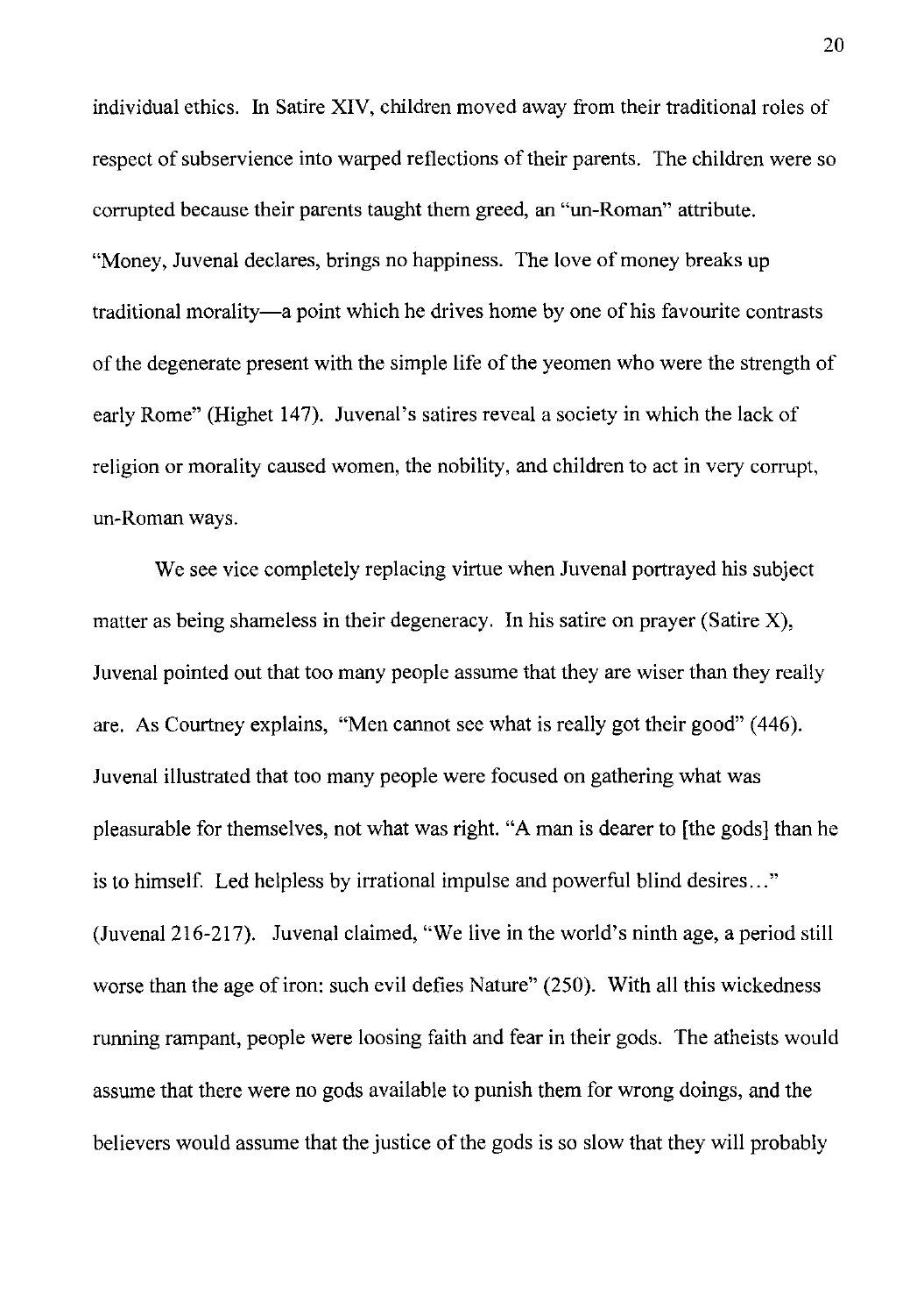never experience their punishment (Highet 142). In the end, the vast number of gods in Roman society just became a long list of deities from which to falsely swear (Courtney 535). With punishment so accepted, Courtney explains, " ... religion has been turned upside down and that a good man who ought to be revered is regarded as a portent" (534-535).

Now that we have looked into Juvenal's moral philosophy and his descriptions of virtue turning into vice in ancient Rome, we can finally draw some conclusions based on our conception of Juvenal, his approach to society, and the solutions he proposed.

First, we must analyze our conception of Juvenal. It is difficult to learn much about Juvenal because no one, including Pliny the Younger, who made it a point to name in his letters "every person or event which might appear important to his contemporaries or to posterity," "ever mentions Juvenal during his [Juvenal's] lifetime." Highet theorizes that this fact is due to Juvenal either being very obscure or very offensive (19). Nonetheless, scholars have been able to piece together a broad biography of Juvenal. Juvenal was born c. 55 C.E. in Aquinum, most likely the son of a wealthy Spanish freedman. Evidence suggests that he was an auxiliary cohort who served in Britain. During his younger years, he tried to make a living in Rome through public speaking. Most scholars believe that the emperor Domitian exiled him to Egypt, and that Juvenal was recalled to Rome sometime after Domitian's death. He published his 16 satires between 110 and 130 C.E, and he died c. 140 C.E (Kamm 163).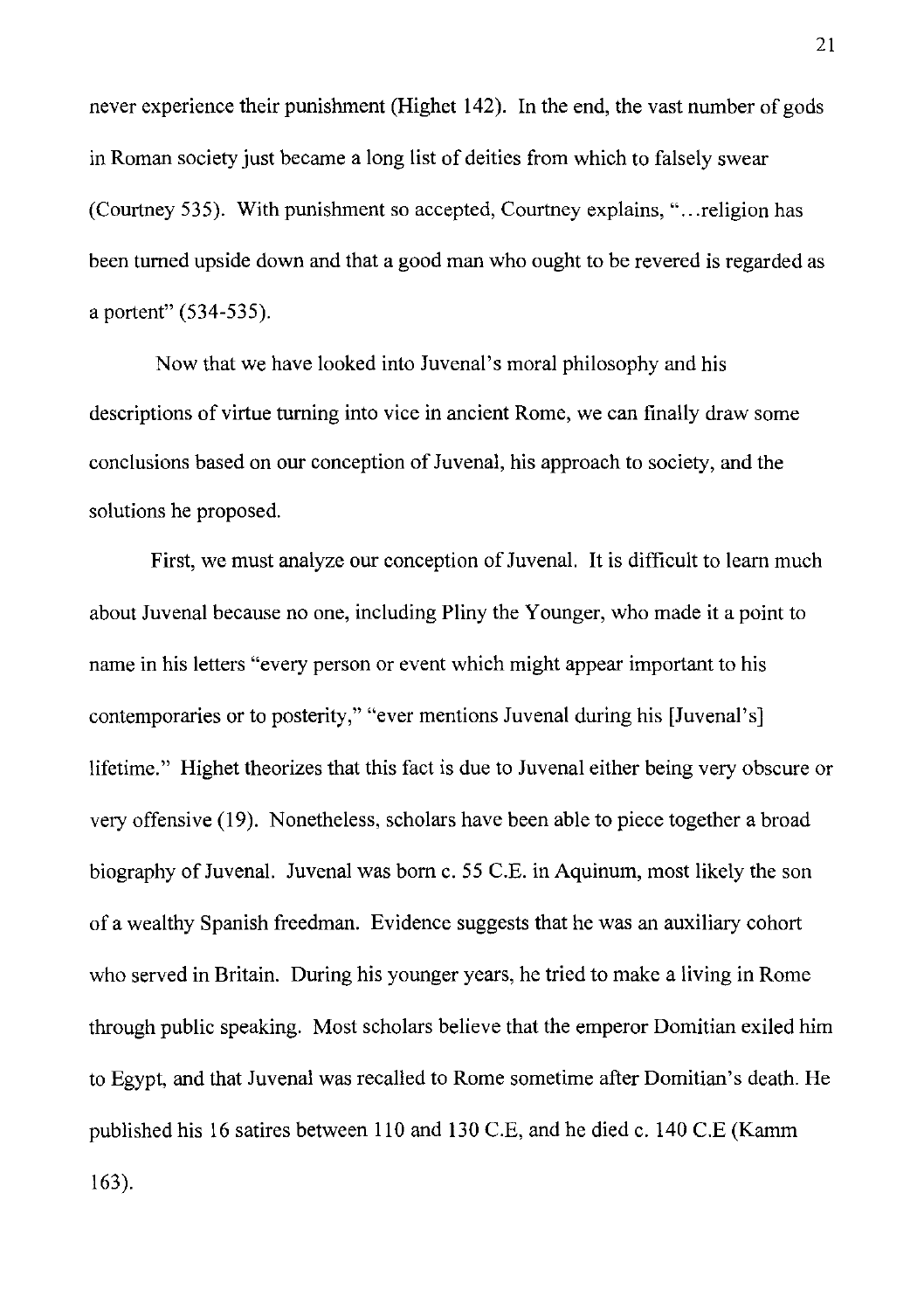Whether we know the full details of Juvenal's life or not, the messages within his satires are the information which really matters. Fergusen speculates that our lack of knowledge about historical Juvenal has not dampened the effect of his satires. The satires' moral fervor reach Juvenal's audiences whether the true, historical Juvenal was ever angry and passionate or a detached and relaxed person. Juvenal's writings force us to ask about events and circumstances (xix-xx) both in his time and in our own. In the end, while determining what Juvenal means for oneself, it is important to take his comments with a grain of salt. Courtney cautions that satire is an artistic form, and allowances must be made for any exaggerations that Juvenal made (21).

While theorizing about authors is a useful way to expand one's mind and reach new levels of interpretation, we must remember that we can only recreate so much. Although we cannot speak defiantly on Juvenal's personal life, we can hold to two generalities: he was courageous and talented. Juvenal was courageous because he wrote although he was frightened. "...Juvenal had already suffered for writing satire, or ... he had been so deeply horrified by the corruption of Domitian's reign that he could never, even under a kind emperor, expect anything better" (Highet 55). He was not a bold satirist like Rabelais, Bryon, or Pope. In Juvenal's day, singling out a prominent man was like accusing him in court. Unlike mythological works, satire was "as dangerous as declaring was on crime single-handed" (9). Although Juvenal did not name prominent contemporary men, he was expressly addressing them through his references to past figures and circumstances. As Fergusen claims, "This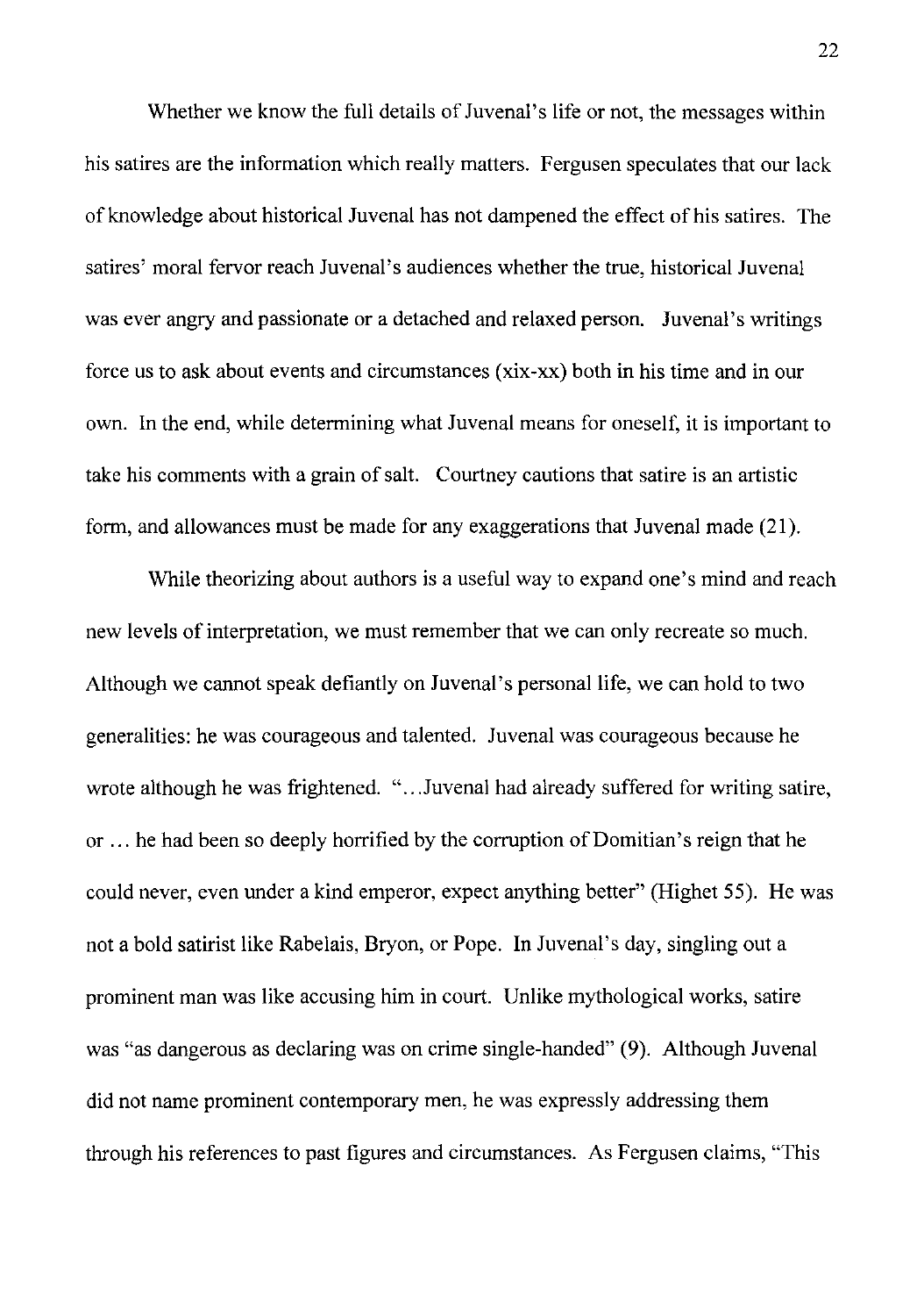was courageous enough. Who is penning anything like the sixteenth satire in our present military dictatorships?" By means of addressing his contemporaries through the dead, Juvenal created his own brand of bravery (xx).

Juvenal's literary efforts made bad writing look good and passages come alive. Juvenal was, what Fergusen called, a "serious writer," after writingl6 satires over a span of 25 years, one would have to be. Much like Catullus, Juvenal was able to use "Bad verse for good effect." Juvenal used digression and disproportion in order to heighten the emotional effect and rhetorical message of his satires (xx). For instance, Juvenal goes on and on in Satire VI about different types of awful women and horrible marriages in order to show his audiences the horror of living in a society with so little concern for love, friendship, and respect in its citizens' relationships. In addition, one of Juvenal's greatest literary gifts was his ability to create highly visual scenes with only a few words (xxi). For example, we can clearly see the fluttering of the perverts' eyelids as they put on their mascara in Satire II. In all, Juvenal had a powerfully original style. His language choices, his ability to make lasting epigrams, and his historical and literary references all made his writings very distinct.

Juvenal devoted a large portion of his life to writing satire. His seventh satire is a testament to the struggle of artists such as himself. While Juvenal's indignation should make the answer clear, it is nevertheless important to question why he wrote satires. One of the constant themes throughout Juvenal's satires was money. Communication theorist Kenneth Burke argues, "Money is per se an alienating device, leading to impersonality and individualism" (316). This statement holds true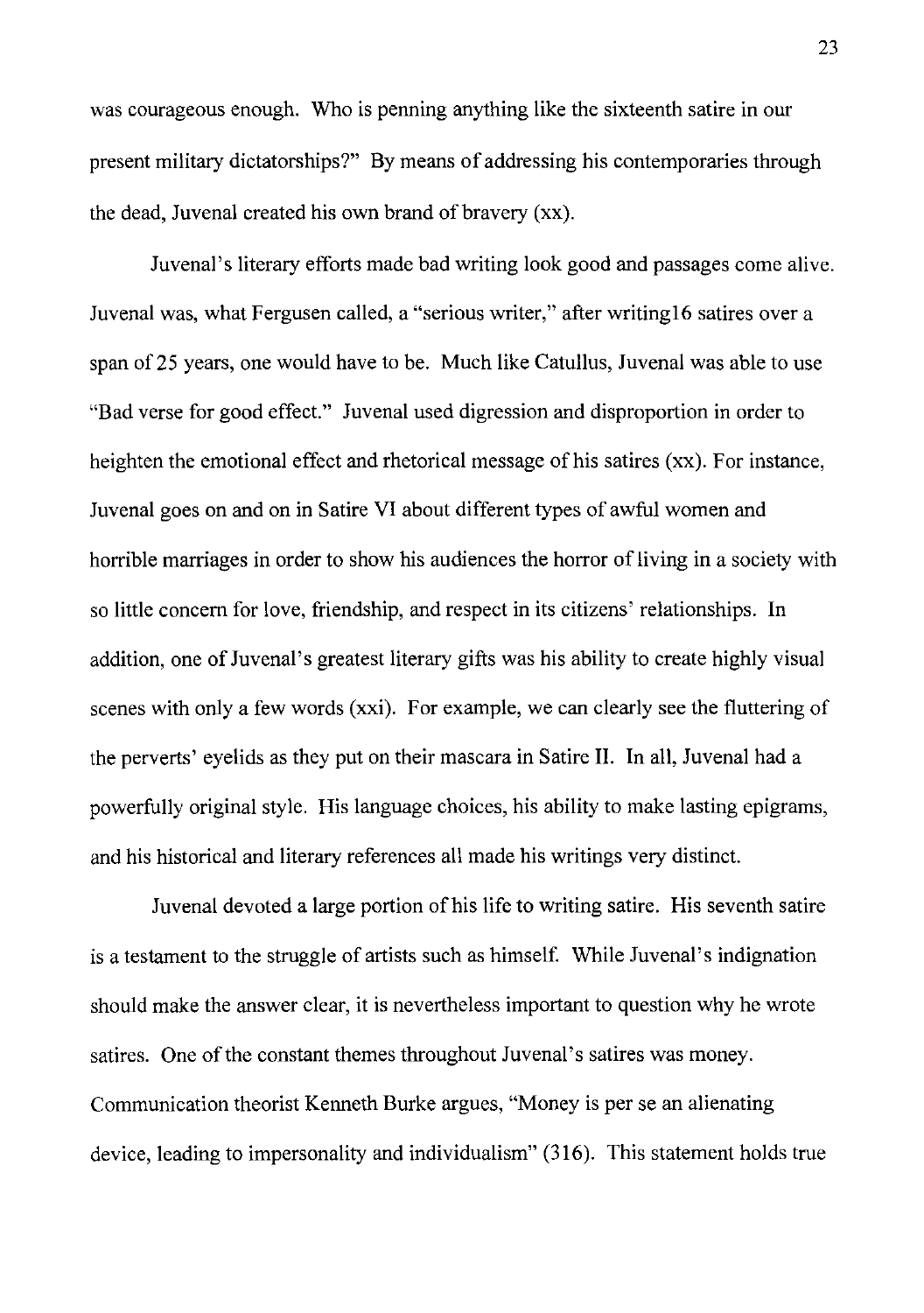for Juvenal's satires. Whenever money is involved, greed shortly follows. The pursuit of money led to the corrosion of relationships and values in Juvenal's society. Romans were breaking away from the norms (being individuals) and interactions began to take on more and more of a business sense (impersonality). The city of Rome dismayed Juvenal. When one's world seems highly illogical or simply crazy, one feels alienated from it. "We use [the term alienation] to designate the state of affairs wherein a man no longer 'owns' his world because, for one reason or another, it seems basically unreasonable" (Burke 216). Burke explains that we can repossess the world by aligning ourselves with a new rationale. Juvenal did not understand the world he saw around him, so he sough solace in writing satire.

Second, Juvenal's satires centered on Roman-ness. He looked at Roman virtue (where he could find it), Roman vice, Roman people, non-Romans who tried to supplant actual Romans, the city of Rome, Roman gods—Roman everything. Juvenal chose a Roman way of promoting the status quo, and he made more than a few comments about his Roman society.

Juvenal wrote about Roman society in a very Roman way. Juvenal's very method of writing was through-and-through Roman. Livy proposed that satires origins were in impromptu combinations of Latin charivari songs and Etruscan ballet  $($ introduction by Braun), Juvenal 4). Braun described the evolution process of Roman literature including such figures as Ennius, Luciuius, Horace, Yarro, Seneca, Vergil, and Ovid. These men modified and experimented with different meters, content focus, and literary expression ((introduction by Braun), Juvenal 9). Most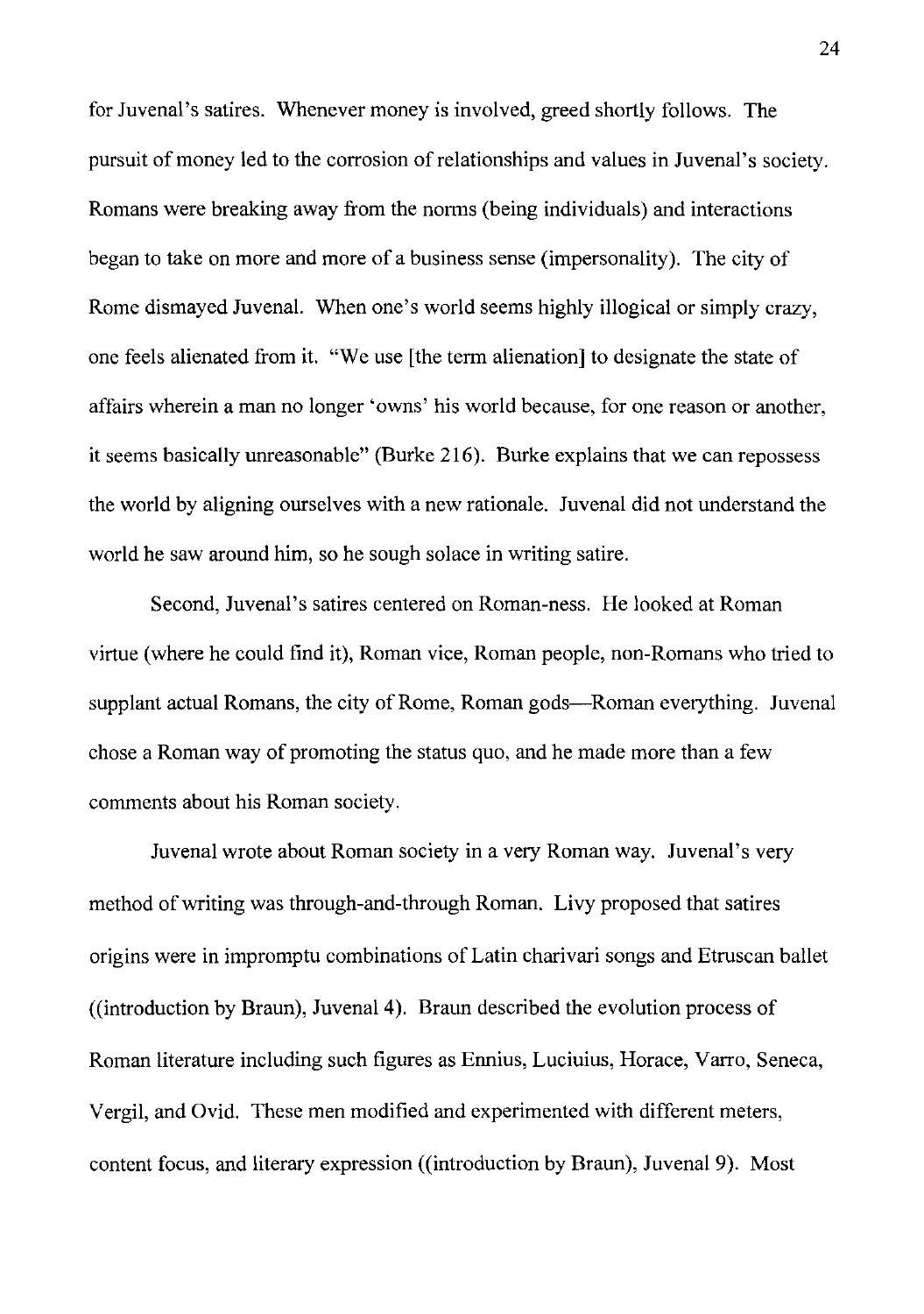Latin literature has its roots in the Greek tradition. However, there is no Greek equivalent of Roman satire. Satire evolved in Rome through the efforts of Roman authors. As the Roman critic Quintilian stated, "Satire is completely ours." Fergusen claims, "even after the Romans had developed the genre, the Greeks never took it up" (xi). Fergusen explains that Juvenal "has his vision of the true traditions of Rome, and [he] attacks all that falls short." Juvenal attacked any and all flaws that "upset the social order" (Courtney 23). Some examples are when Romans dress like Greeks or convert to Judaism. Whenever Juvenal wrote about non-Romans (such as with the Greek or the Jewish influence on Rome), he did so only to show how much worse things truly were in Rome (xix). Juvenal also attacked those examples of nonconformity that led to the denial of specific obligations and natural customs. He attributes the rise of social problems to renunciation and usurpation of rights; neglect of duties and lack of responsibility; abuse of power and breach oftrust" (xxii-xxiii). Juvenal used a satire, a Roman means of expression, to call attention to un-Roman behaviors.

The subject of luvenal's satires is Rome, and they describe an incredibly warped and perverse world. Scholars call into question luvenal's moral judgments on Rome because they are so radically different from the views expressed by many of his contemporaries. Fergusen states that we can both believe and disagree with the picture luvenal gave of his world. He points out that the Roman Empire sustained peace in a larger area for a longer period than in any other state in recorded history. He also reminds us that there were many humanitarian efforts in the Roman Empire,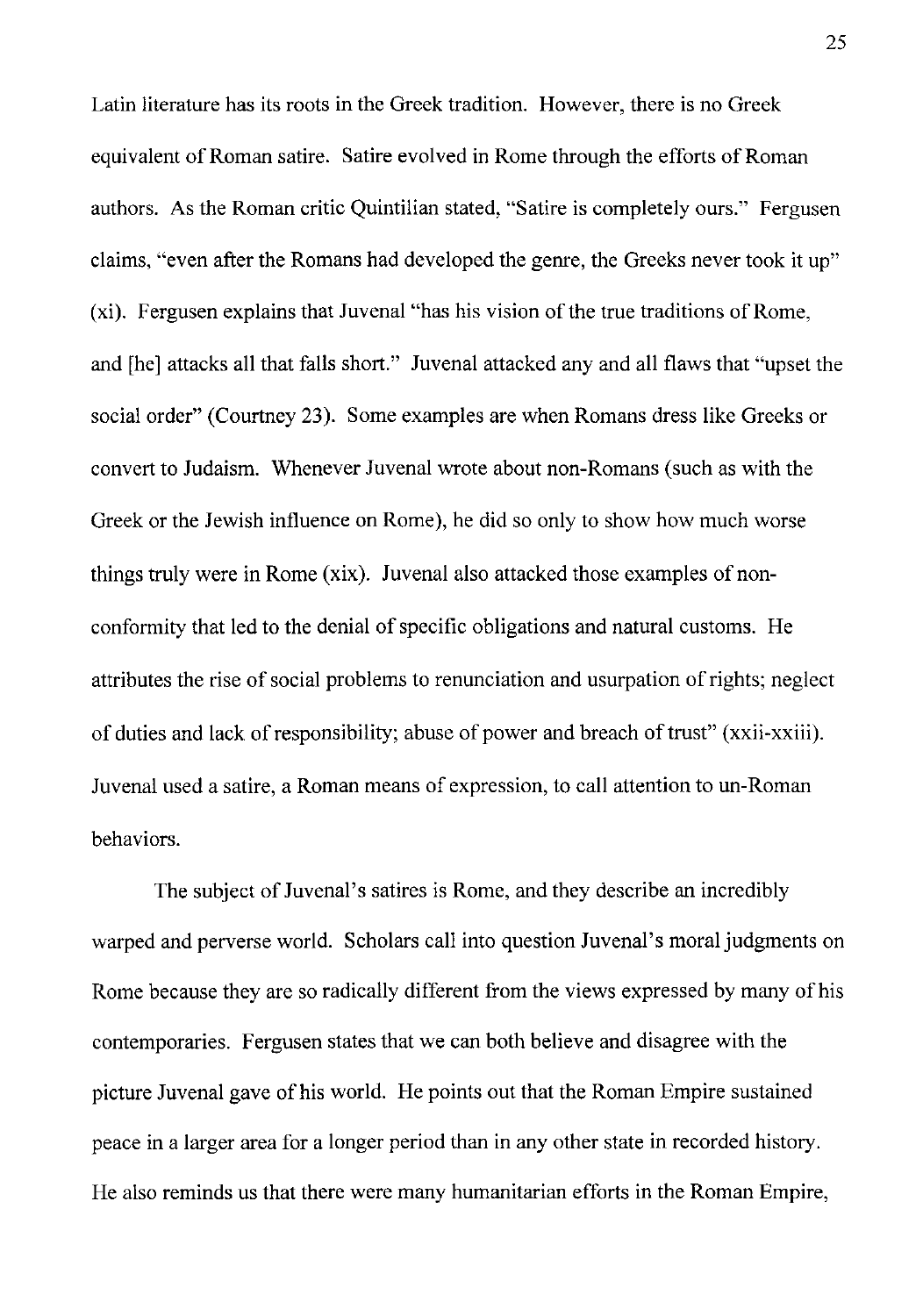such as Claudius' decree that a sick slave abandoned by his master shall be freed ifhe survived his illness and Hadrian's "banning the sale of boys and girls for prostitution" and "declaring the murder of a slave a capital crime." Fergusen explains that Juvenal gave such a negative picture because he focused "almost exclusively on Rome," an ancient city which suffered from "inner city" problems. Also, unlike Pliny who speaks of this era warmly, Juvenal did not speak for the haves. Rather, he donned the persona of being powerless (xxiv-xxv). Furthermore, Juvenal's argument that his age was the worst, most depraved age ever did resonate more truly than many others who have used this theme did. Many factors led Juvenal to this opinion. Both Roman civilization and the Roman morality changed radically in the two or three centuries before the time of Juvenal. The Juvenal's society did experience a sudden influx of wealth corrupting individuals and promoting ambition. Juvenal saw despotism reigning in place of a republican government. There were many foreign newcomers in prominent political and social positions in Rome. Finally, the aristocracy was clearly beaten into submission after all the purges and civil wars, and, "taking refuge in hell-raking and political quietism," it did not wish to stand out politically ((Introduction by Green), Juvenal 35). Courtney, in the face of all these factors and perspectives was quite correct when he claimed, "Ultimately, the validity of his comments is limited by the context in which they are given" (34).

Third, we can tum the solutions Juvenal proposed. Juvenal's solutions cover both the religious and secular spheres. In his satires, Juvenal was "generally pretty off-hand about the gods." He maked fun of Jupiter's sexual escapades, and he mocked the helplessness of Mars. The only deity he really seemed to respect was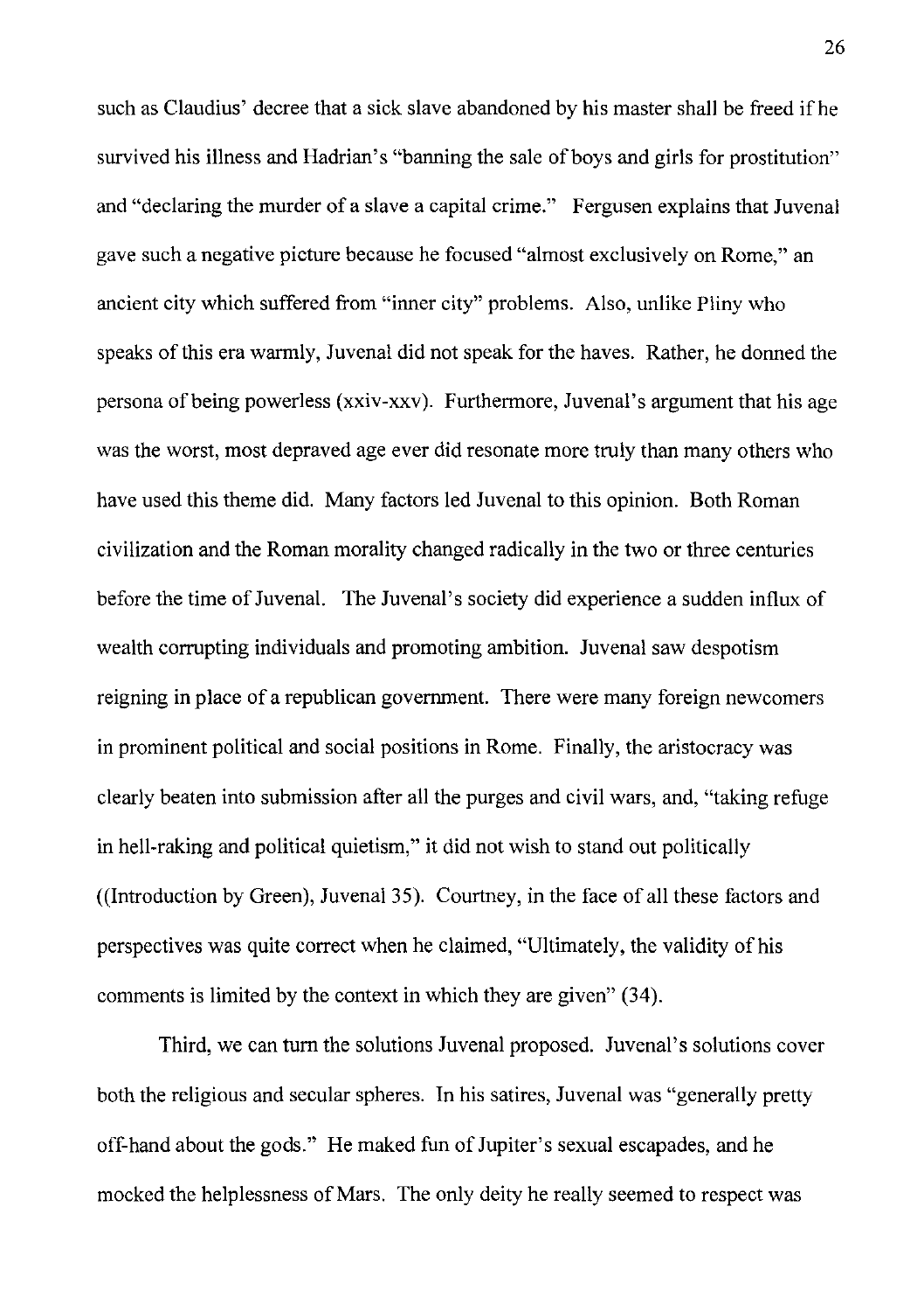Ceres, whom he believed stood for "the important virtues whose loss he laments: chastity, a disinterested love of mankind, and truth" (Highet 33-34). The result was that Juvenal both praised and ridiculed the old Roman religions. He was too wrapped up with the intellectual skepticism of his day to realize how important religion was to early Roman society (Courtney 25). **In** the end, Juvenal upheld moral ideals while slashing at the roots of those moral ideals ((Introduction by Green), Juvenal 38).

Juvenal also proposed solutions for the vice in the secular sphere. Juvenal did not have a firm grasp on the realities of the Roman economy in his day. He lauded the simplicity of early Rome, but he never realized that small-scale agrarian nations do not rule the world. As Rome expanded, so did its trade and economic base. Juvenal simply did not understand the worth of any activity beyond small-scale farming. Instead, he criticized trade, practical skills, liberal politics, all facets of change, the economic realities governing his existence (Introduction by Green, Juvenal 26). When commercial activities drew his attention, Juvenal saw "frantic scrambling after quick profits, stupid luxuries, and wheat to keep the rabble quiet." He would admire the harbor Trajan built at Ostia but would sneer at the men whose labor made the harbor a reality (27). Fergusen details that all the changes Rome had gone through-dramatically expanding its size, taking in more and more non-Romans-helped to alter Rome's cultural patterns and social structure. Ultimately, "Juvenal in fact fails to integrate himself with a changing world" (xxiii) and therefore he saw things "in the over-simplified moral values of times now obsolete" (Courtney 25). Juvenal simply could not see beyond the world he knew: "Given the fact of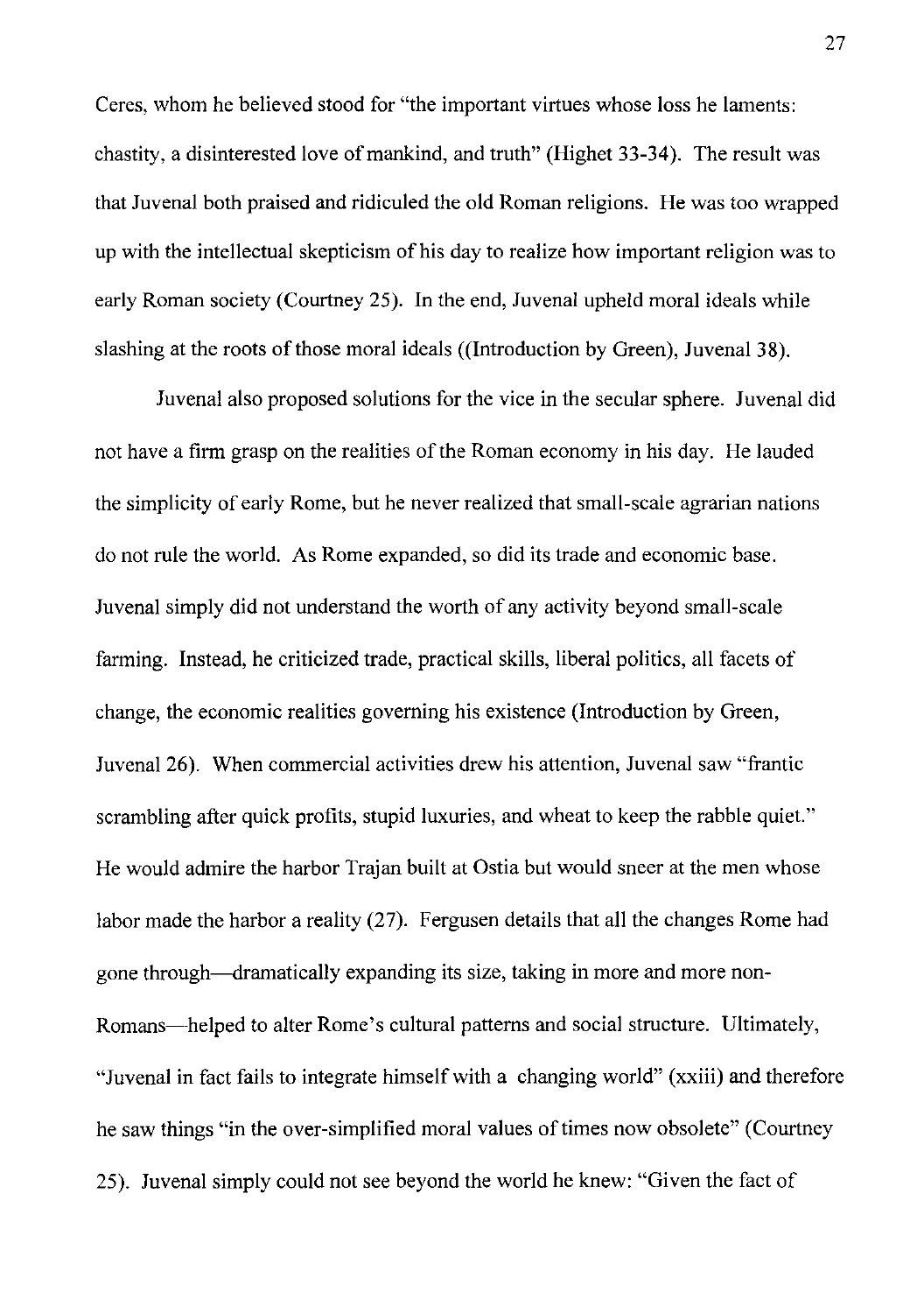servitude, the feudal relationship is the only tolerable one"(Introduction by Green, Juvenal 30). Iuvenal's simplification of issues and his ignorance of his time led him to the solution that everyone need to just be good, and if correct conduct did not manage to cure those ills, perhaps some god or wonderful man would donate money to a needy person, such as himself (26).

**In** conclusion, after examining Juvenal's moral foundation, the different ways that he showed virtue and vice replacing one another, and conclusions based on Juvenal, his approach, and the solutions he proposed, we have learned more about what Juvenal's satires are about. We live in an era in which we are as frank and direct as Juvenals' (Fergusen vii). Juvenal was horrified by the very public extravagance and brutality of his society, and he did not hold back much of his distaste. Writing on *quicquid agunt hominess,* Juvenal strove to persuade us that vice, which horrifed him so much, was "ugly and rampant" (Courtney 20) in the hopes that he might make his beloved and despised city a little better.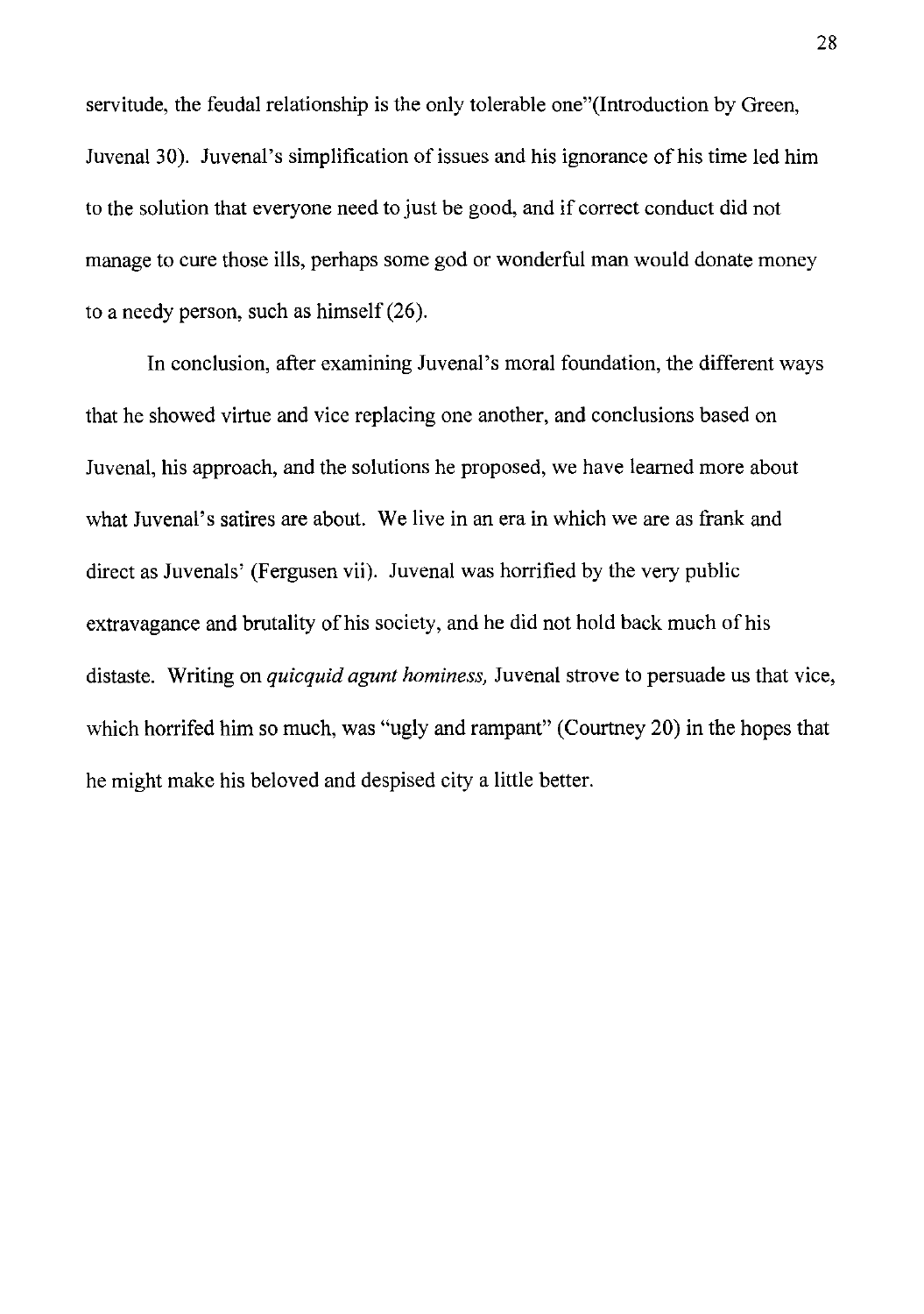### **Bibliography**

- Barton, Carlin (1998). *The "Moment of Truth* " *in Ancient Rome: Honor and Embodiement in a Contest Culture.* Retrieved April 8, 2004 from Stanford University, Standford Electronic Humanities Review Web site: http://www.stanford.edu/group/SHR/6-2/html/barton.html
- Burke, Kenneth (1959). *Attitudes Toward History.* Los Altos, CA: Hermes Publications.
- Cicero (2004, March 11). *Cicero's De Officiis.* Retrieved April 8,2004 from, Web site: http://www.stoics.coru/cicero book.html
- Courtney, E. (1980). *A Commentary on the Satires of Juvenal.*  London: The Athlone Press.
- Ferguson, John (1979). *Juvenal: The Satires.* New York: Macmillan Education Ltd.
- Hellenga, Virginia K. (October 11, 1997). *MODELS OF VIRTUE AND VICE IN LIVY'S AB URBE CONDlTA, BOOK III* . Paper presented at the Illinois Classical Conference, Rockford College.
- Highet, Gilbert (1954). *Juvenal: the Satirist.* London: Oxford University Press.
- Hooper, Finley (1979). *Roman Realities.* Detroit, MI: Wane State University Press.
- Juvenal (1967). *The Sixteen Satires* (translated with an introduction and notes by Peter Green). Middlesex, England: Penguin Books Ltd.
- Juvenal (1965). *Juvenal: Satires* ((Translated by Jerome Mazzaro with an Introduction and notes by Richard E. Braun)). Ann Arbor, MI: University of Michigan Press.